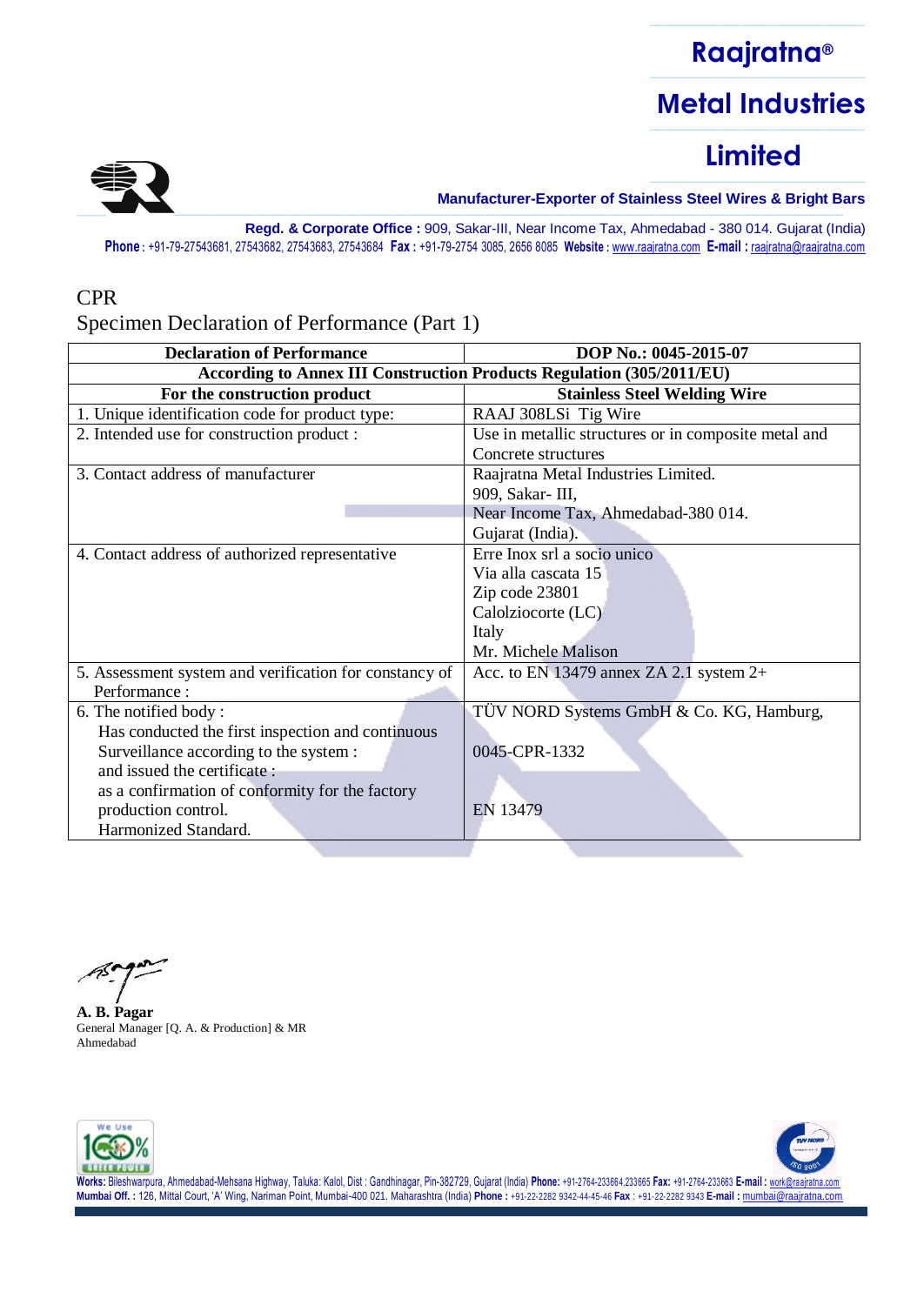

––––––––––––––––––––––––– **Manufacturer-Exporter of Stainless Steel Wires & Bright Bars**

**Regd. & Corporate Office :** 909, Sakar-III, Near Income Tax, Ahmedabad - 380 014. Gujarat (India) **Phone :** +91-79-27543681, 27543682, 27543683, 27543684 **Fax :** +91-79-2754 3085, 2656 8085 **Website :** [www.raajratna.com](http://www.raajratna.com/) **E-mail :** [raajratna@raajratna.com](mailto:raajratna@raajratna.com)

#### CPR

### Specimen Declaration of Performance (Part 2)

| 7. Declared performance :    |                                 |  | Chemical & Mechanical Properties as per EN 14343-A |
|------------------------------|---------------------------------|--|----------------------------------------------------|
| 8. Essential characteristics | Performance                     |  | Harmonized technical                               |
|                              |                                 |  | Specification                                      |
| Diameter(MM)                 | Tolerance                       |  | EN 13479 / EN ISO 544                              |
| Mechanical properties        | As per EN 14343-A – W 19 9 L Si |  | EN 14343-A / EN 13479                              |
| Tensile strength Rm          | 510 N/MM <sup>2</sup>           |  |                                                    |
| Yield point ReH              | 320 N/MM <sup>2</sup>           |  |                                                    |
| Elongation at fracture A     | 25 %                            |  |                                                    |
| Notched bar impact work KV   | 32J                             |  | EN 14532-1                                         |
| Durability,                  | <b>PASS</b>                     |  | EN 14343-A / EN 13479                              |
| Dangerous Substance          | <b>PASS</b>                     |  |                                                    |

9. The performance of the product identified in point 1 is in conformity with the declared performance in point 8. This Declaration of performance is issued under the sole responsibility of the manufacturer identified in point 3.

Signed for and on behalf of the manufacturer by :

**A. B. Pagar** General Manager [Q. A. & Production] & MR Ahmedabad



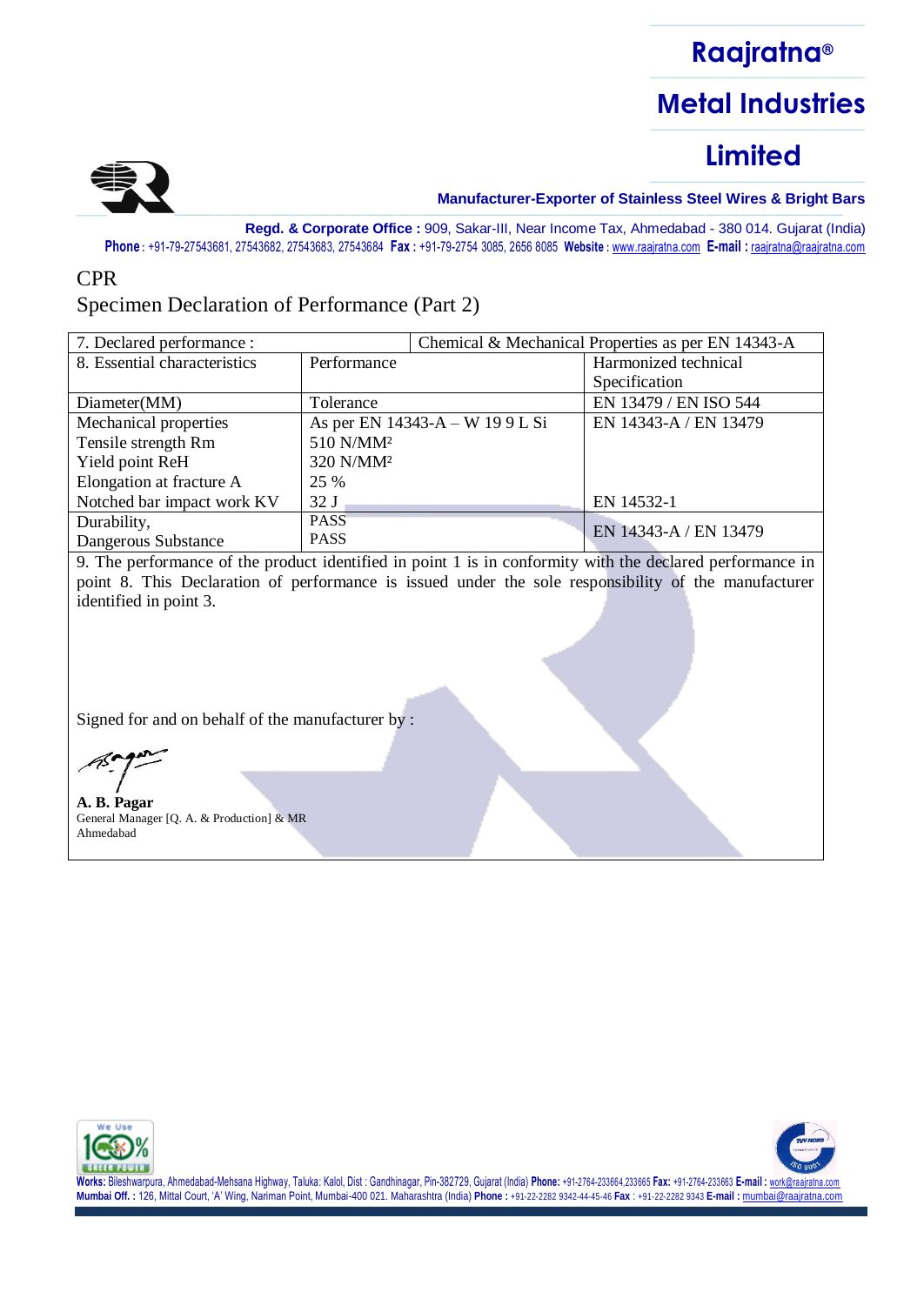### ––––––––––––––––––––––––– **Raajratna®** ––––––––––––––––––––––––– **Metal Industries**  $\frac{1}{\sqrt{2\pi\left(\frac{1}{2}\right)}}$

# **Limited**



––––––––––––––––––––––––– **Manufacturer-Exporter of Stainless Steel Wires & Bright Bars**

**Regd. & Corporate Office :** 909, Sakar-III, Near Income Tax, Ahmedabad - 380 014. Gujarat (India) **Phone :** +91-79-27543681, 27543682, 27543683, 27543684 **Fax :** +91-79-2754 3085, 2656 8085 **Website :** [www.raajratna.com](http://www.raajratna.com/) **E-mail :** [raajratna@raajratna.com](mailto:raajratna@raajratna.com)

### CPR Specimen CE Marking

|                                                        | Office:<br>Raajratna Metal Industries Limited.<br>909, Sakar- III,<br>Near Income Tax, Ahmedabad-380 014.<br>Gujarat (India).                                                                                                                                                                                                                                                                                             |
|--------------------------------------------------------|---------------------------------------------------------------------------------------------------------------------------------------------------------------------------------------------------------------------------------------------------------------------------------------------------------------------------------------------------------------------------------------------------------------------------|
| 09<br>0045-CPR-1332                                    | Works:<br>Raajratna Metal Industries Limited.<br>Bileshwarpura, Ahmedabad-Mehsana Highway,<br>Taluka: Kalol, Dist: Gandhinagar, Pin-382729.<br>Gujarat (India).<br>Wire electrodes and rods acc. to DIN EN ISO 14343-A /<br>EN 13479, Grade 199 L Si<br>Use in metallic structures or in composite metal and<br>concrete structures.<br>Manufacturing process as per DIN $14343-A$ – Stainless<br><b>Steel Drawn Wire</b> |
| The Declaration Of Performance<br>DOP No: 0045-2015-07 | www.raajratna.com                                                                                                                                                                                                                                                                                                                                                                                                         |



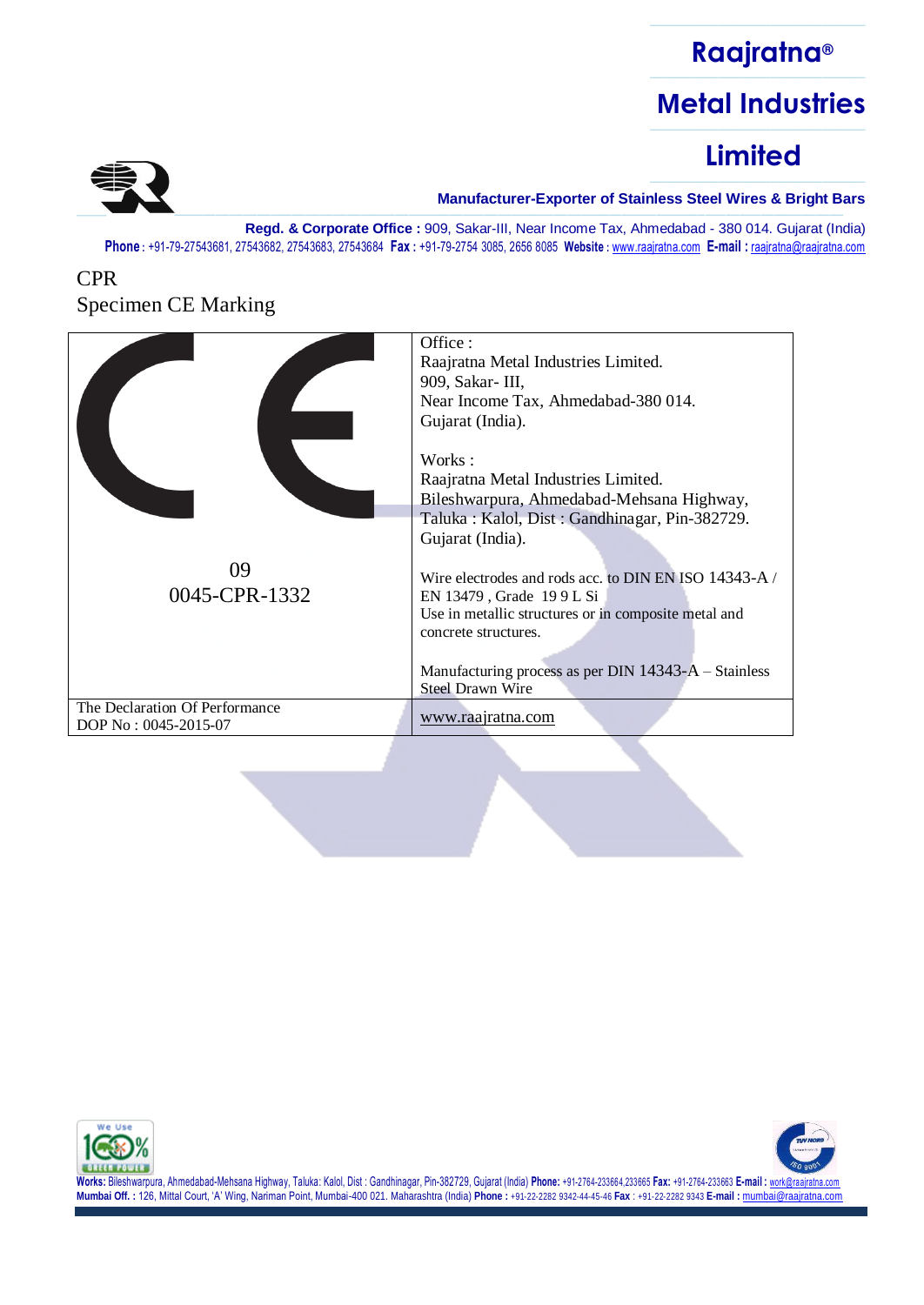

––––––––––––––––––––––––– **Manufacturer-Exporter of Stainless Steel Wires & Bright Bars**

**Regd. & Corporate Office :** 909, Sakar-III, Near Income Tax, Ahmedabad - 380 014. Gujarat (India) **Phone :** +91-79-27543681, 27543682, 27543683, 27543684 **Fax :** +91-79-2754 3085, 2656 8085 **Website :** [www.raajratna.com](http://www.raajratna.com/) **E-mail :** [raajratna@raajratna.com](mailto:raajratna@raajratna.com)

#### CPR

Specimen Declaration of Performance (Part 1)

| <b>Declaration of Performance</b>                                     | DOP No.: 0045-2015-08                                |
|-----------------------------------------------------------------------|------------------------------------------------------|
| According to Annex III Construction Products Regulation (305/2011/EU) |                                                      |
| For the construction product                                          | <b>Stainless Steel Welding Wire</b>                  |
| 1. Unique identification code for product type:                       | RAAJ 316LSi Tig Wire                                 |
| 2. Intended use for construction product :                            | Use in metallic structures or in composite metal and |
|                                                                       | Concrete structures                                  |
| 3. Contact address of manufacturer                                    | Raajratna Metal Industries Limited.                  |
|                                                                       | 909, Sakar- III,                                     |
|                                                                       | Near Income Tax, Ahmedabad-380 014.                  |
|                                                                       | Gujarat (India).                                     |
| 4. Contact address of authorized representative                       | Erre Inox srl a socio unico                          |
|                                                                       | Via alla cascata 15                                  |
|                                                                       | Zip code 23801                                       |
|                                                                       | Calolziocorte (LC)                                   |
|                                                                       | Italy                                                |
|                                                                       | Mr. Michele Malison                                  |
| 5. Assessment system and verification for constancy of                | Acc. to EN 13479 annex ZA 2.1 system $2+$            |
| Performance:                                                          |                                                      |
| 6. The notified body:                                                 | TÜV NORD Systems GmbH & Co. KG, Hamburg,             |
| Has conducted the first inspection and continuous                     |                                                      |
| Surveillance according to the system :                                | 0045-CPR-1332                                        |
| and issued the certificate:                                           |                                                      |
| as a confirmation of conformity for the factory                       |                                                      |
| production control.                                                   | EN 13479                                             |
| Harmonized Standard.                                                  |                                                      |
|                                                                       |                                                      |

**A. B. Pagar** General Manager [Q. A. & Production] & MR Ahmedabad



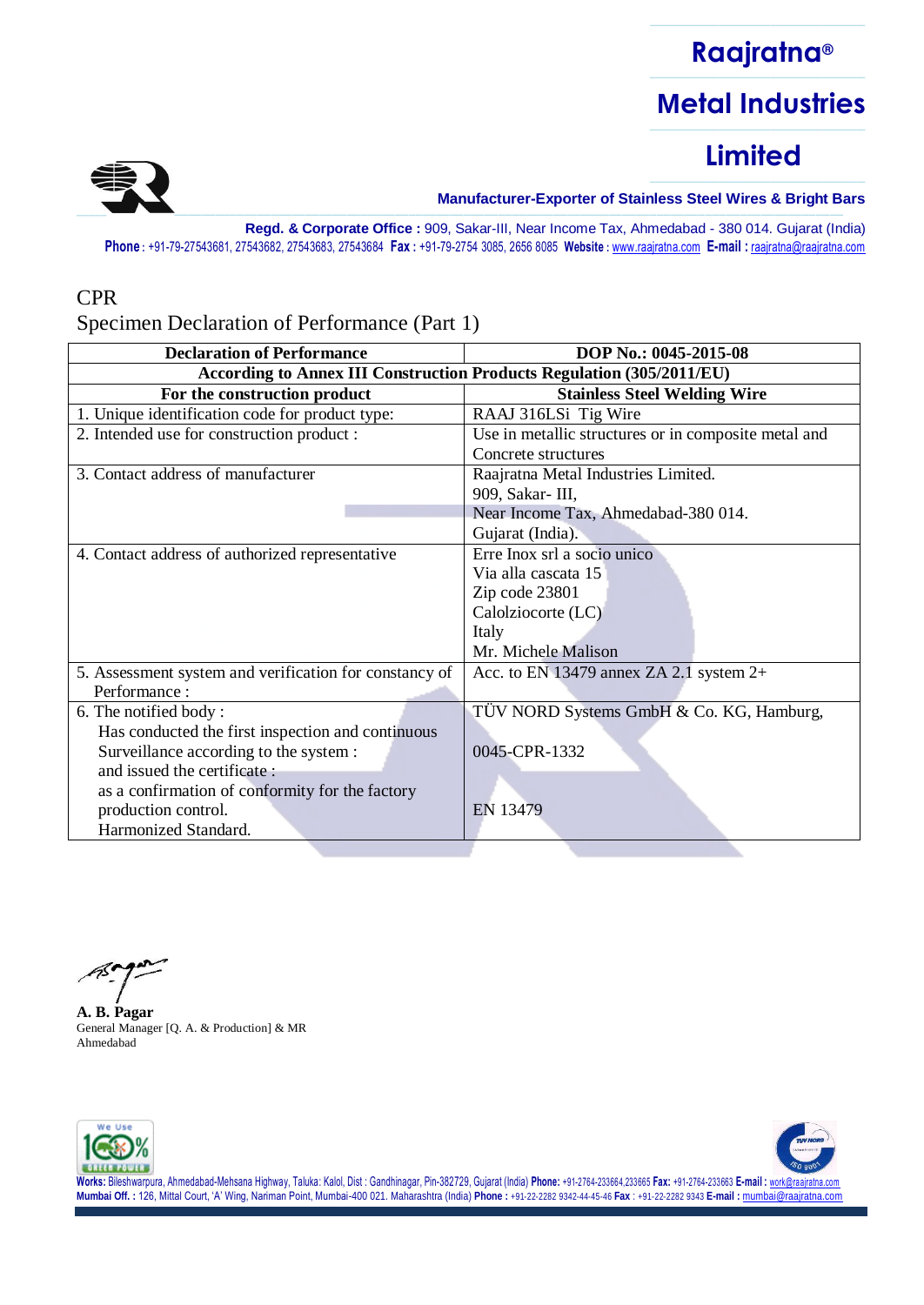

––––––––––––––––––––––––– **Manufacturer-Exporter of Stainless Steel Wires & Bright Bars**

**Regd. & Corporate Office :** 909, Sakar-III, Near Income Tax, Ahmedabad - 380 014. Gujarat (India) **Phone :** +91-79-27543681, 27543682, 27543683, 27543684 **Fax :** +91-79-2754 3085, 2656 8085 **Website :** [www.raajratna.com](http://www.raajratna.com/) **E-mail :** [raajratna@raajratna.com](mailto:raajratna@raajratna.com)

#### CPR

### Specimen Declaration of Performance (Part 2)

| 7. Declared performance :    |                                    |  | Chemical & Mechanical Properties as per EN 14343-A |
|------------------------------|------------------------------------|--|----------------------------------------------------|
| 8. Essential characteristics | Performance                        |  | Harmonized technical                               |
|                              |                                    |  | Specification                                      |
| Diameter(MM)                 | Tolerance                          |  | EN 13479 / EN ISO 544                              |
| Mechanical properties        | As per EN 14343-A – W 19 12 3 L Si |  | EN 14343-A / EN 13479                              |
| Tensile strength Rm          | 510 N/MM <sup>2</sup>              |  |                                                    |
| Yield point ReH              | 320 N/MM <sup>2</sup>              |  |                                                    |
| Elongation at fracture A     | 25 %                               |  |                                                    |
| Notched bar impact work KV   | 32J                                |  | EN 14532-1                                         |
| Durability,                  | <b>PASS</b>                        |  | EN 14343-A / EN 13479                              |
| Dangerous Substance          | <b>PASS</b>                        |  |                                                    |

9. The performance of the product identified in point 1 is in conformity with the declared performance in point 8. This Declaration of performance is issued under the sole responsibility of the manufacturer identified in point 3.

Signed for and on behalf of the manufacturer by :

**A. B. Pagar** General Manager [Q. A. & Production] & MR Ahmedabad



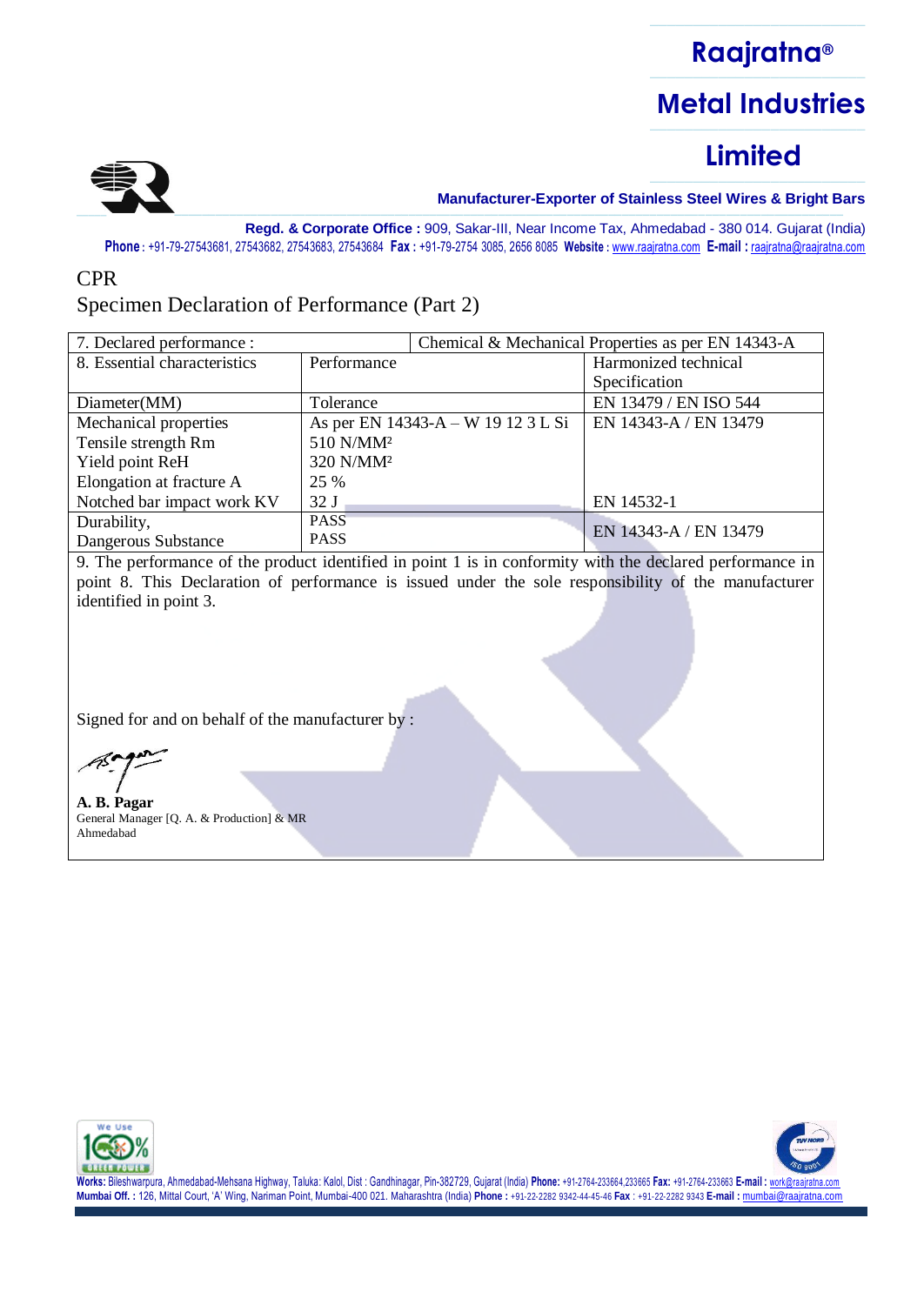### ––––––––––––––––––––––––– **Raajratna®** ––––––––––––––––––––––––– **Metal Industries** –––––––––––––––––––––––––

# **Limited**



––––––––––––––––––––––––– **Manufacturer-Exporter of Stainless Steel Wires & Bright Bars**

**Regd. & Corporate Office :** 909, Sakar-III, Near Income Tax, Ahmedabad - 380 014. Gujarat (India) **Phone :** +91-79-27543681, 27543682, 27543683, 27543684 **Fax :** +91-79-2754 3085, 2656 8085 **Website :** [www.raajratna.com](http://www.raajratna.com/) **E-mail :** [raajratna@raajratna.com](mailto:raajratna@raajratna.com)

### CPR Specimen CE Marking

|                                                        | Office:<br>Raajratna Metal Industries Limited.<br>909, Sakar- III,<br>Near Income Tax, Ahmedabad-380 014.<br>Gujarat (India).                                                                                                                                                                                                                                                                                                |
|--------------------------------------------------------|------------------------------------------------------------------------------------------------------------------------------------------------------------------------------------------------------------------------------------------------------------------------------------------------------------------------------------------------------------------------------------------------------------------------------|
| 09<br>0045-CPR-1332                                    | Works:<br>Raajratna Metal Industries Limited.<br>Bileshwarpura, Ahmedabad-Mehsana Highway,<br>Taluka: Kalol, Dist: Gandhinagar, Pin-382729.<br>Gujarat (India).<br>Wire electrodes and rods acc. to DIN EN ISO 14343-A /<br>EN 13479, Grade 1912 3 L Si<br>Use in metallic structures or in composite metal and<br>concrete structures.<br>Manufacturing process as per DIN $14343-A - Stainless$<br><b>Steel Drawn Wire</b> |
| The Declaration Of Performance<br>DOP No: 0045-2015-08 | www.raajratna.com                                                                                                                                                                                                                                                                                                                                                                                                            |



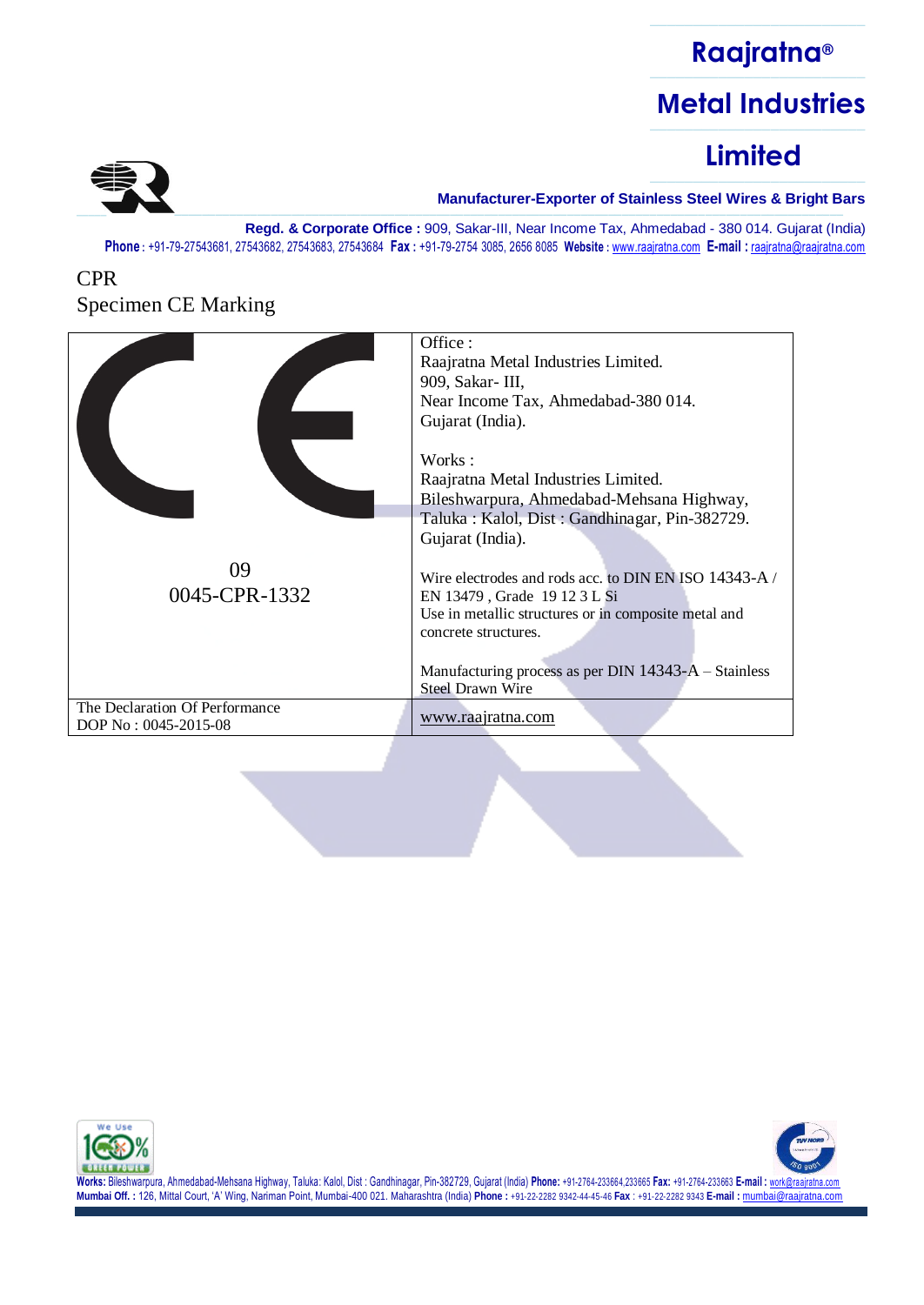

––––––––––––––––––––––––– **Manufacturer-Exporter of Stainless Steel Wires & Bright Bars**

**Regd. & Corporate Office :** 909, Sakar-III, Near Income Tax, Ahmedabad - 380 014. Gujarat (India) **Phone :** +91-79-27543681, 27543682, 27543683, 27543684 **Fax :** +91-79-2754 3085, 2656 8085 **Website :** [www.raajratna.com](http://www.raajratna.com/) **E-mail :** [raajratna@raajratna.com](mailto:raajratna@raajratna.com)

#### CPR

Specimen Declaration of Performance (Part 1)

| <b>Declaration of Performance</b>                                     | DOP No.: 0045-2015-09                                |
|-----------------------------------------------------------------------|------------------------------------------------------|
| According to Annex III Construction Products Regulation (305/2011/EU) |                                                      |
| For the construction product                                          | <b>Stainless Steel Welding Wire</b>                  |
| 1. Unique identification code for product type:                       | RAAJ 307Si Tig Wire                                  |
| 2. Intended use for construction product :                            | Use in metallic structures or in composite metal and |
|                                                                       | Concrete structures                                  |
| 3. Contact address of manufacturer                                    | Raajratna Metal Industries Limited.                  |
|                                                                       | 909, Sakar- III,                                     |
|                                                                       | Near Income Tax, Ahmedabad-380 014.                  |
|                                                                       | Gujarat (India).                                     |
| 4. Contact address of authorized representative                       | Erre Inox srl a socio unico                          |
|                                                                       | Via alla cascata 15                                  |
|                                                                       | Zip code 23801                                       |
|                                                                       | Calolziocorte (LC)                                   |
|                                                                       | Italy                                                |
|                                                                       | Mr. Michele Malison                                  |
| 5. Assessment system and verification for constancy of                | Acc. to EN 13479 annex ZA 2.1 system $2+$            |
| Performance:                                                          |                                                      |
| 6. The notified body:                                                 | TÜV NORD Systems GmbH & Co. KG, Hamburg,             |
| Has conducted the first inspection and continuous                     |                                                      |
| Surveillance according to the system :                                | 0045-CPR-1332                                        |
| and issued the certificate:                                           |                                                      |
| as a confirmation of conformity for the factory                       |                                                      |
| production control.                                                   | EN 13479                                             |
| Harmonized Standard.                                                  |                                                      |
|                                                                       |                                                      |

**A. B. Pagar** General Manager [Q. A. & Production] & MR Ahmedabad



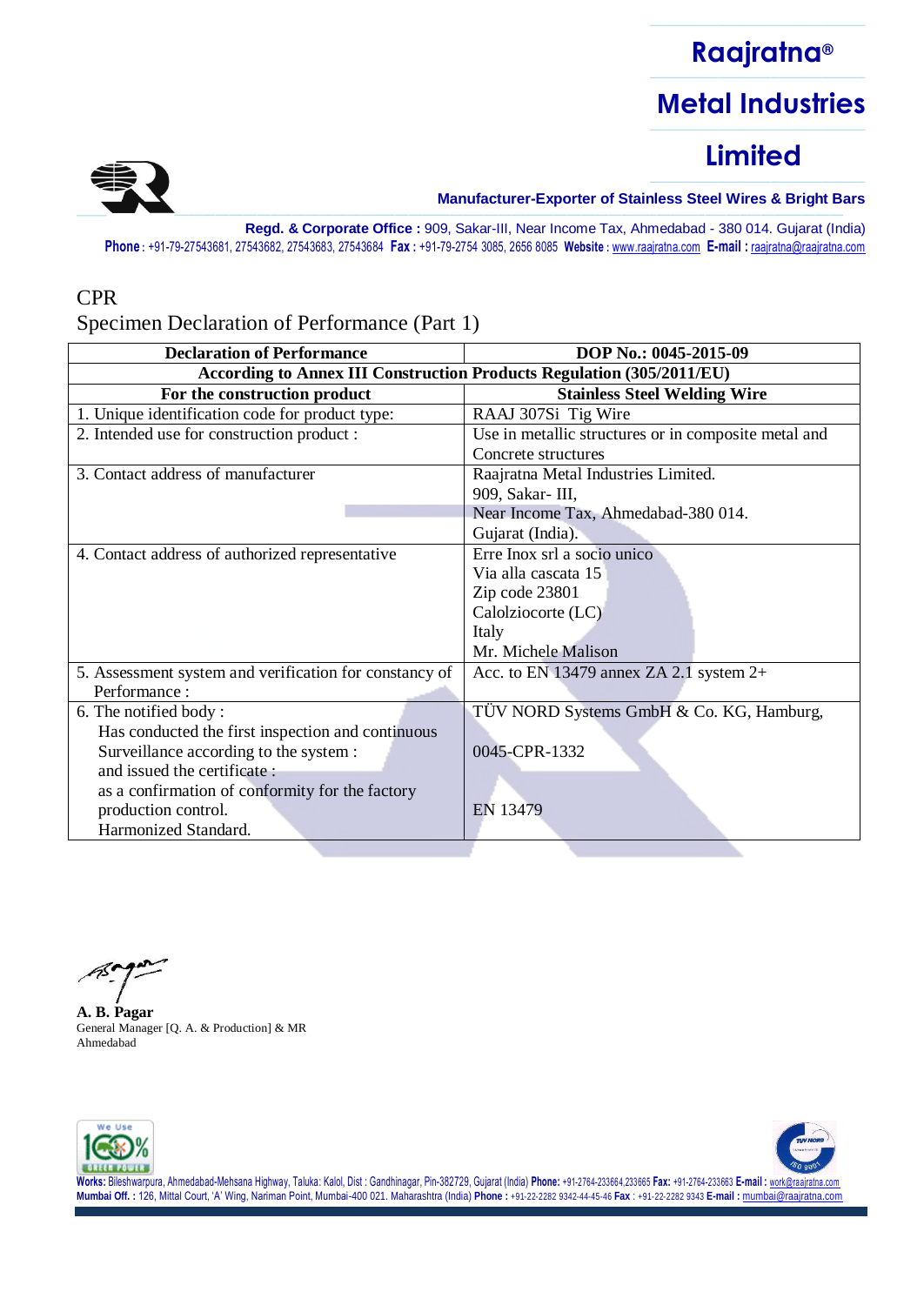

––––––––––––––––––––––––– **Manufacturer-Exporter of Stainless Steel Wires & Bright Bars**

**Regd. & Corporate Office :** 909, Sakar-III, Near Income Tax, Ahmedabad - 380 014. Gujarat (India) **Phone :** +91-79-27543681, 27543682, 27543683, 27543684 **Fax :** +91-79-2754 3085, 2656 8085 **Website :** [www.raajratna.com](http://www.raajratna.com/) **E-mail :** [raajratna@raajratna.com](mailto:raajratna@raajratna.com)

#### CPR

### Specimen Declaration of Performance (Part 2)

| 7. Declared performance :    |                                   |  | Chemical & Mechanical Properties as per EN 14343-A |
|------------------------------|-----------------------------------|--|----------------------------------------------------|
| 8. Essential characteristics | Performance                       |  | Harmonized technical                               |
|                              |                                   |  | Specification                                      |
| Diameter(MM)                 | Tolerance                         |  | EN 13479 / EN ISO 544                              |
| Mechanical properties        | As per EN 14343-A – W 18 8 $Mn^e$ |  | EN 14343-A / EN 13479                              |
| Tensile strength Rm          | 500 N/MM <sup>2</sup>             |  |                                                    |
| Yield point ReH              | 350 N/MM <sup>2</sup>             |  |                                                    |
| Elongation at fracture A     | 25 %                              |  |                                                    |
| Notched bar impact work KV   | 32J                               |  | EN 14532-1                                         |
| Durability,                  | <b>PASS</b>                       |  | EN 14343-A / EN 13479                              |
| Dangerous Substance          | <b>PASS</b>                       |  |                                                    |

9. The performance of the product identified in point 1 is in conformity with the declared performance in point 8. This Declaration of performance is issued under the sole responsibility of the manufacturer identified in point 3.

Signed for and on behalf of the manufacturer by :

**A. B. Pagar** General Manager [Q. A. & Production] & MR Ahmedabad



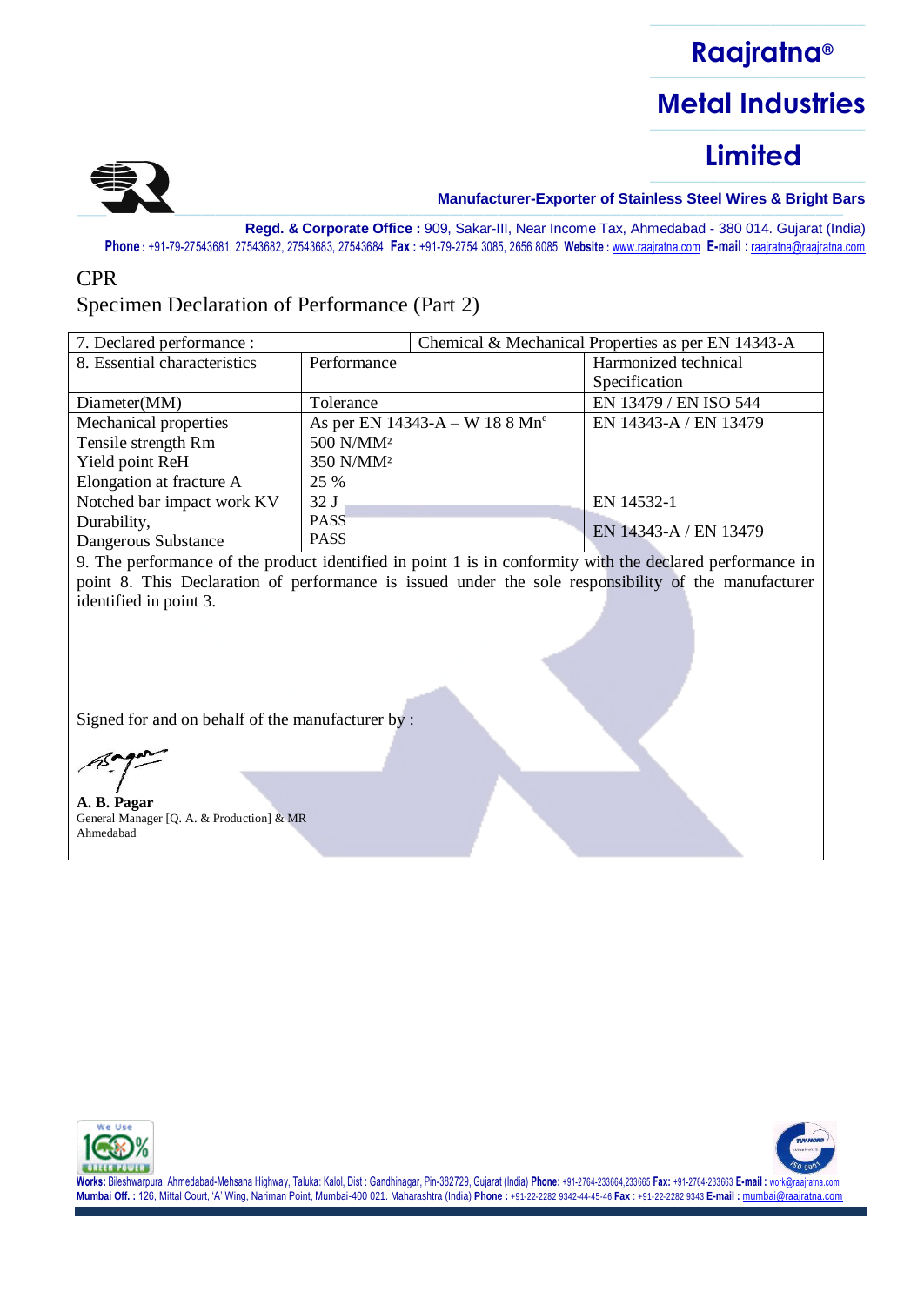### ––––––––––––––––––––––––– **Raajratna®** ––––––––––––––––––––––––– **Metal Industries** –––––––––––––––––––––––––

# **Limited**



––––––––––––––––––––––––– **Manufacturer-Exporter of Stainless Steel Wires & Bright Bars**

**Regd. & Corporate Office :** 909, Sakar-III, Near Income Tax, Ahmedabad - 380 014. Gujarat (India) **Phone :** +91-79-27543681, 27543682, 27543683, 27543684 **Fax :** +91-79-2754 3085, 2656 8085 **Website :** [www.raajratna.com](http://www.raajratna.com/) **E-mail :** [raajratna@raajratna.com](mailto:raajratna@raajratna.com)

### CPR Specimen CE Marking

|                                                        | Office:<br>Raajratna Metal Industries Limited.<br>909, Sakar- III,<br>Near Income Tax, Ahmedabad-380 014.<br>Gujarat (India).                                                                                                                                                                                                                                                                                                       |
|--------------------------------------------------------|-------------------------------------------------------------------------------------------------------------------------------------------------------------------------------------------------------------------------------------------------------------------------------------------------------------------------------------------------------------------------------------------------------------------------------------|
| 09<br>0045-CPR-1332                                    | Works:<br>Raajratna Metal Industries Limited.<br>Bileshwarpura, Ahmedabad-Mehsana Highway,<br>Taluka: Kalol, Dist: Gandhinagar, Pin-382729.<br>Gujarat (India).<br>Wire electrodes and rods acc. to DIN EN ISO 14343-A /<br>EN 13479, Grade $188 \text{ Mn}^e$<br>Use in metallic structures or in composite metal and<br>concrete structures.<br>Manufacturing process as per DIN $14343-A$ – Stainless<br><b>Steel Drawn Wire</b> |
| The Declaration Of Performance<br>DOP No: 0045-2015-09 | www.raajratna.com                                                                                                                                                                                                                                                                                                                                                                                                                   |



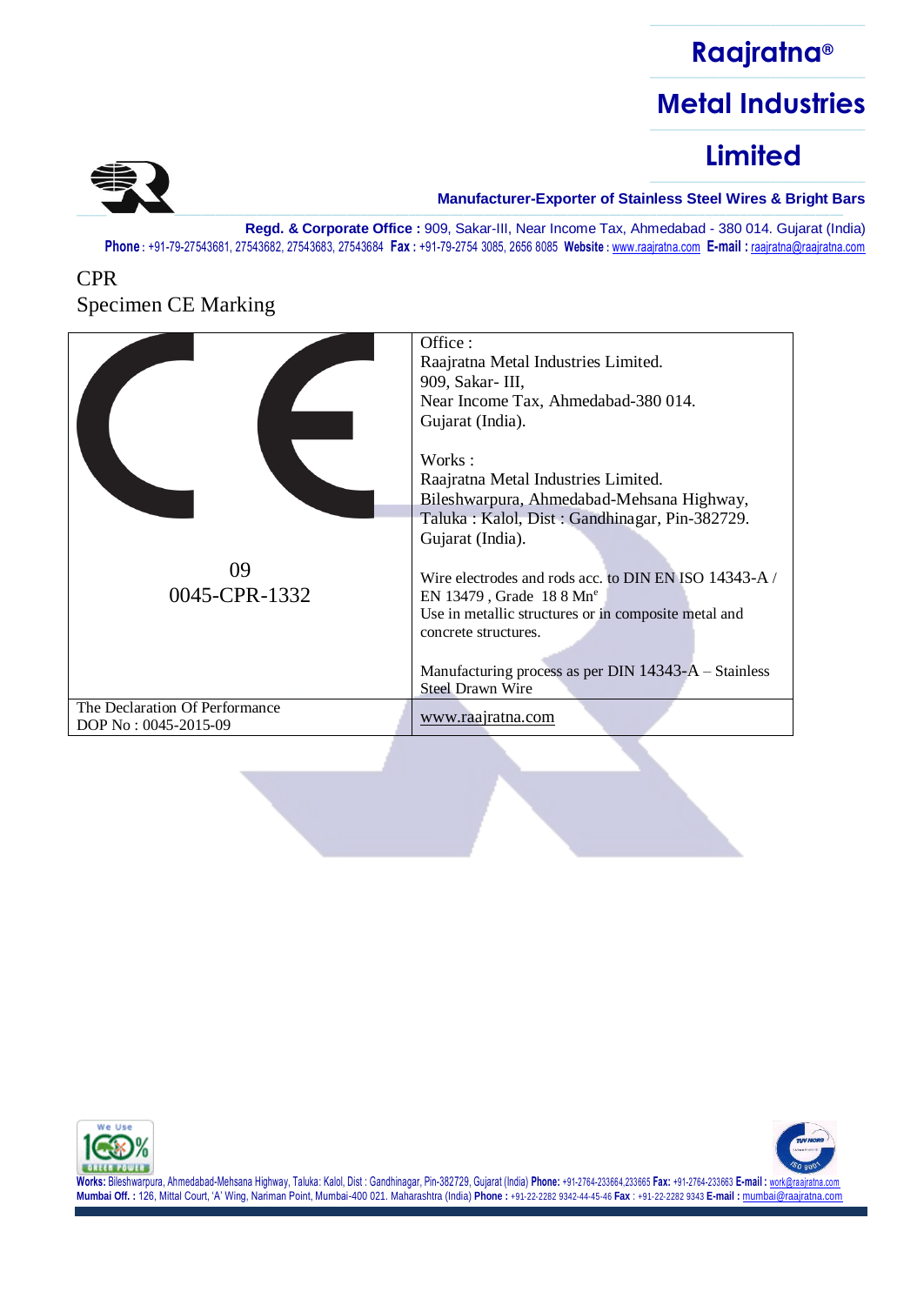

––––––––––––––––––––––––– **Manufacturer-Exporter of Stainless Steel Wires & Bright Bars**

**Regd. & Corporate Office :** 909, Sakar-III, Near Income Tax, Ahmedabad - 380 014. Gujarat (India) **Phone :** +91-79-27543681, 27543682, 27543683, 27543684 **Fax :** +91-79-2754 3085, 2656 8085 **Website :** [www.raajratna.com](http://www.raajratna.com/) **E-mail :** [raajratna@raajratna.com](mailto:raajratna@raajratna.com)

#### CPR

Specimen Declaration of Performance (Part 1)

| <b>According to Annex III Construction Products Regulation (305/2011/EU)</b><br>For the construction product<br><b>Stainless Steel Welding Wire</b><br>1. Unique identification code for product type:<br>RAAJ 308L Tig Wire<br>2. Intended use for construction product :<br>Use in metallic structures or in composite metal and<br>Concrete structures |  |
|-----------------------------------------------------------------------------------------------------------------------------------------------------------------------------------------------------------------------------------------------------------------------------------------------------------------------------------------------------------|--|
|                                                                                                                                                                                                                                                                                                                                                           |  |
|                                                                                                                                                                                                                                                                                                                                                           |  |
|                                                                                                                                                                                                                                                                                                                                                           |  |
|                                                                                                                                                                                                                                                                                                                                                           |  |
|                                                                                                                                                                                                                                                                                                                                                           |  |
| 3. Contact address of manufacturer<br>Raajratna Metal Industries Limited.                                                                                                                                                                                                                                                                                 |  |
| 909, Sakar- III,                                                                                                                                                                                                                                                                                                                                          |  |
| Near Income Tax, Ahmedabad-380 014.                                                                                                                                                                                                                                                                                                                       |  |
| Gujarat (India).                                                                                                                                                                                                                                                                                                                                          |  |
| Erre Inox srl a socio unico<br>4. Contact address of authorized representative                                                                                                                                                                                                                                                                            |  |
| Via alla cascata 15                                                                                                                                                                                                                                                                                                                                       |  |
| Zip code 23801                                                                                                                                                                                                                                                                                                                                            |  |
| Calolziocorte (LC)                                                                                                                                                                                                                                                                                                                                        |  |
| Italy                                                                                                                                                                                                                                                                                                                                                     |  |
| Mr. Michele Malison                                                                                                                                                                                                                                                                                                                                       |  |
| 5. Assessment system and verification for constancy of<br>Acc. to EN 13479 annex ZA 2.1 system 2+                                                                                                                                                                                                                                                         |  |
| Performance:                                                                                                                                                                                                                                                                                                                                              |  |
| TÜV NORD Systems GmbH & Co. KG, Hamburg,<br>6. The notified body:                                                                                                                                                                                                                                                                                         |  |
| Has conducted the first inspection and continuous                                                                                                                                                                                                                                                                                                         |  |
| Surveillance according to the system :<br>0045-CPR-1332                                                                                                                                                                                                                                                                                                   |  |
| and issued the certificate:                                                                                                                                                                                                                                                                                                                               |  |
| as a confirmation of conformity for the factory                                                                                                                                                                                                                                                                                                           |  |
| production control.<br>EN 13479                                                                                                                                                                                                                                                                                                                           |  |
| Harmonized Standard.                                                                                                                                                                                                                                                                                                                                      |  |

**A. B. Pagar** General Manager [Q. A. & Production] & MR Ahmedabad



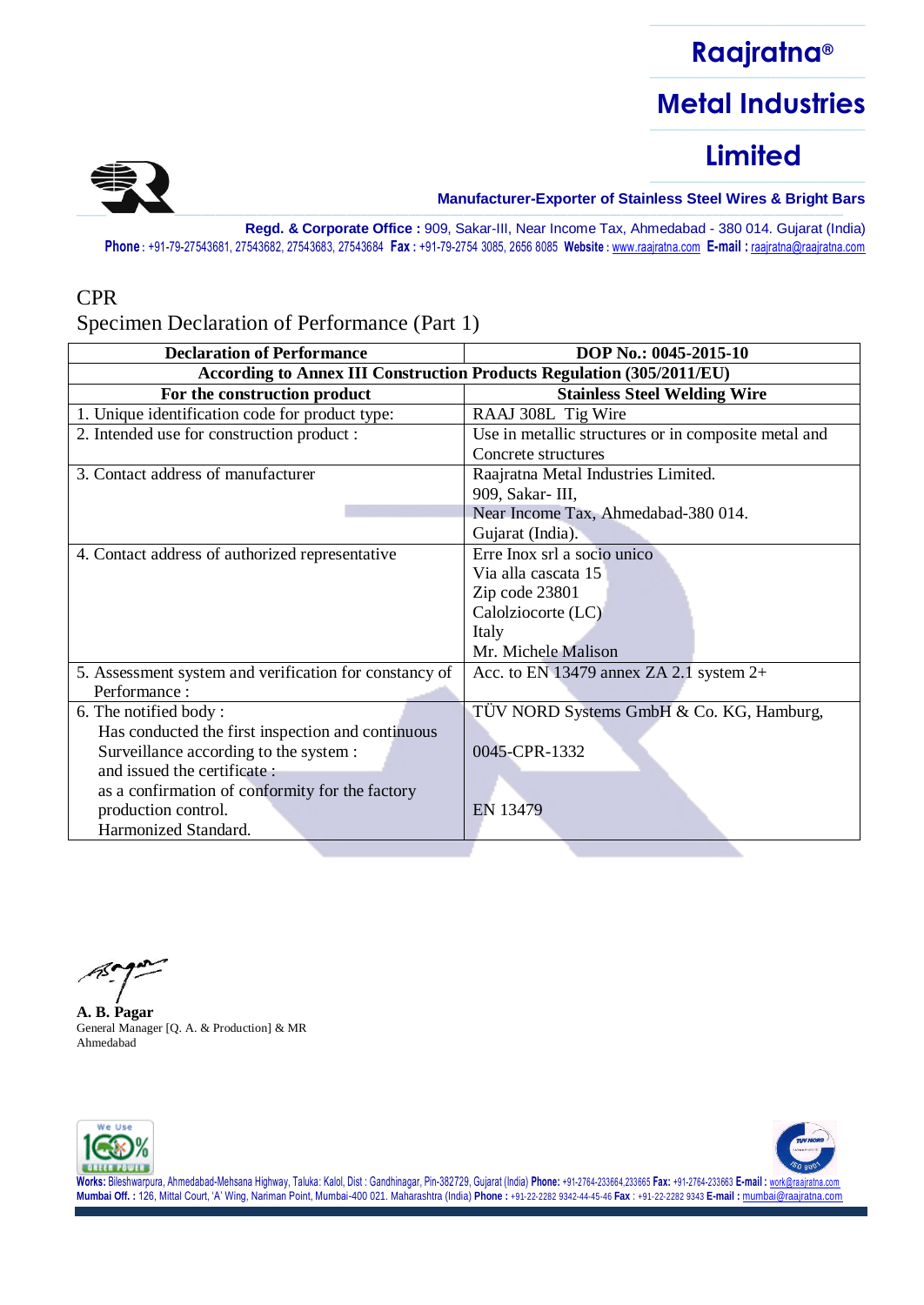

––––––––––––––––––––––––– **Manufacturer-Exporter of Stainless Steel Wires & Bright Bars**

**Regd. & Corporate Office :** 909, Sakar-III, Near Income Tax, Ahmedabad - 380 014. Gujarat (India) **Phone :** +91-79-27543681, 27543682, 27543683, 27543684 **Fax :** +91-79-2754 3085, 2656 8085 **Website :** [www.raajratna.com](http://www.raajratna.com/) **E-mail :** [raajratna@raajratna.com](mailto:raajratna@raajratna.com)

#### CPR

### Specimen Declaration of Performance (Part 2)

| 7. Declared performance :    |                              |  | Chemical & Mechanical Properties as per EN 14343-A |
|------------------------------|------------------------------|--|----------------------------------------------------|
| 8. Essential characteristics | Performance                  |  | Harmonized technical                               |
|                              |                              |  | Specification                                      |
| Diameter(MM)                 | Tolerance                    |  | EN 13479 / EN ISO 544                              |
| Mechanical properties        | As per EN 14343-A – W 19 9 L |  | EN 14343-A / EN 13479                              |
| Tensile strength Rm          | 510 N/MM <sup>2</sup>        |  |                                                    |
| Yield point ReH              | 320 N/MM <sup>2</sup>        |  |                                                    |
| Elongation at fracture A     | 25 %                         |  |                                                    |
| Notched bar impact work KV   | 32J                          |  | EN 14532-1                                         |
| Durability,                  | <b>PASS</b>                  |  | EN 14343-A / EN 13479                              |
| Dangerous Substance          | <b>PASS</b>                  |  |                                                    |

9. The performance of the product identified in point 1 is in conformity with the declared performance in point 8. This Declaration of performance is issued under the sole responsibility of the manufacturer identified in point 3.

Signed for and on behalf of the manufacturer by :

**A. B. Pagar** General Manager [Q. A. & Production] & MR Ahmedabad



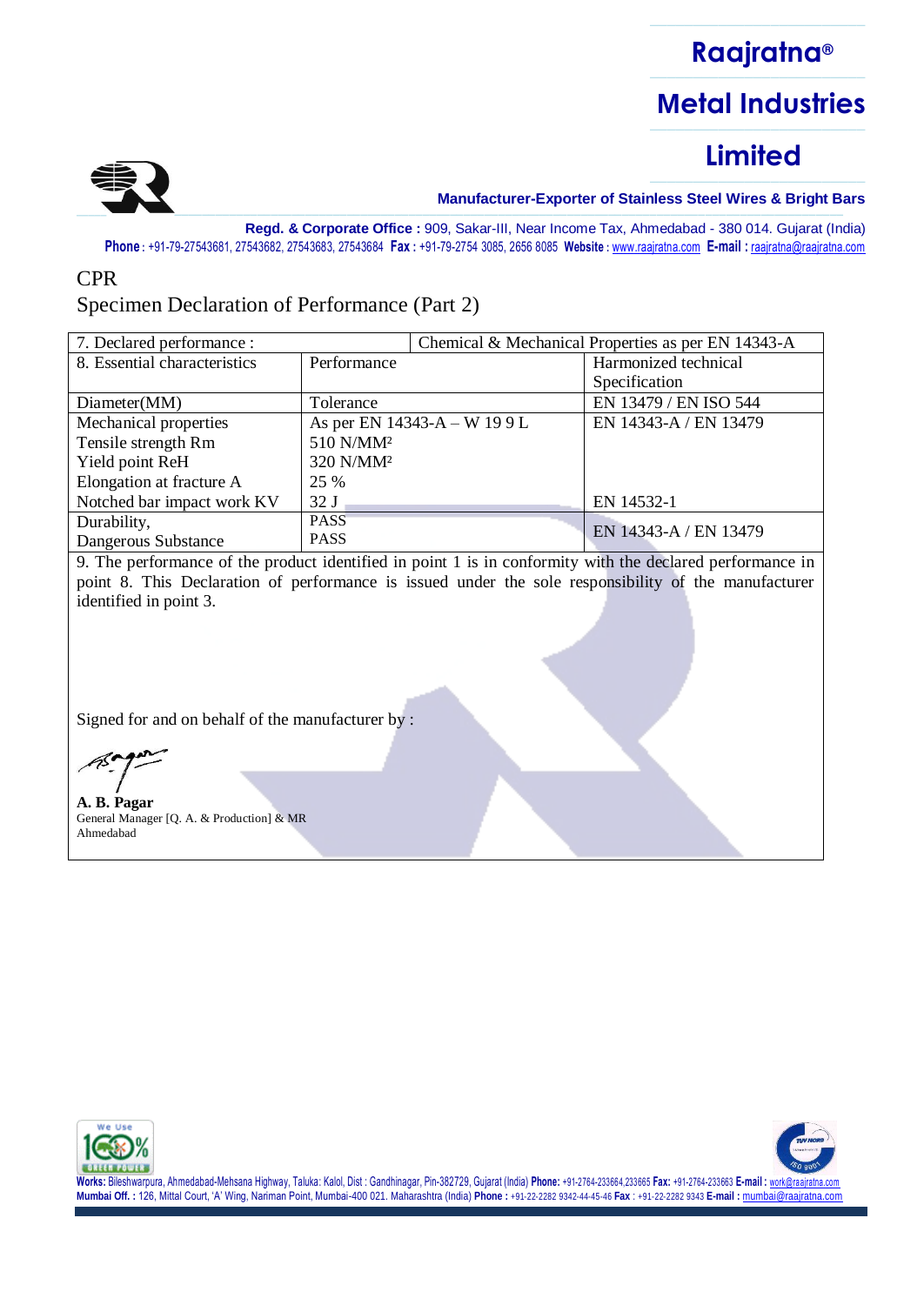### ––––––––––––––––––––––––– **Raajratna®** ––––––––––––––––––––––––– **Metal Industries**  $\frac{1}{\sqrt{2\pi\left(\frac{1}{2}\right)}}$

# **Limited**



––––––––––––––––––––––––– **Manufacturer-Exporter of Stainless Steel Wires & Bright Bars**

**Regd. & Corporate Office :** 909, Sakar-III, Near Income Tax, Ahmedabad - 380 014. Gujarat (India) **Phone :** +91-79-27543681, 27543682, 27543683, 27543684 **Fax :** +91-79-2754 3085, 2656 8085 **Website :** [www.raajratna.com](http://www.raajratna.com/) **E-mail :** [raajratna@raajratna.com](mailto:raajratna@raajratna.com)

### CPR Specimen CE Marking

|                                                        | Office:<br>Raajratna Metal Industries Limited.<br>909, Sakar- III,<br>Near Income Tax, Ahmedabad-380 014.<br>Gujarat (India).                                                                                                                                                                                                                                                                                        |
|--------------------------------------------------------|----------------------------------------------------------------------------------------------------------------------------------------------------------------------------------------------------------------------------------------------------------------------------------------------------------------------------------------------------------------------------------------------------------------------|
| 09<br>0045-CPR-1332                                    | Works:<br>Raajratna Metal Industries Limited.<br>Bileshwarpura, Ahmedabad-Mehsana Highway,<br>Taluka: Kalol, Dist: Gandhinagar, Pin-382729.<br>Gujarat (India).<br>Wire electrodes and rods acc. to DIN EN ISO 14343-A/<br>EN 13479, Grade 199L<br>Use in metallic structures or in composite metal and<br>concrete structures.<br>Manufacturing process as per DIN $14343-A$ – Stainless<br><b>Steel Drawn Wire</b> |
| The Declaration Of Performance<br>DOP No: 0045-2015-10 | www.raajratna.com                                                                                                                                                                                                                                                                                                                                                                                                    |



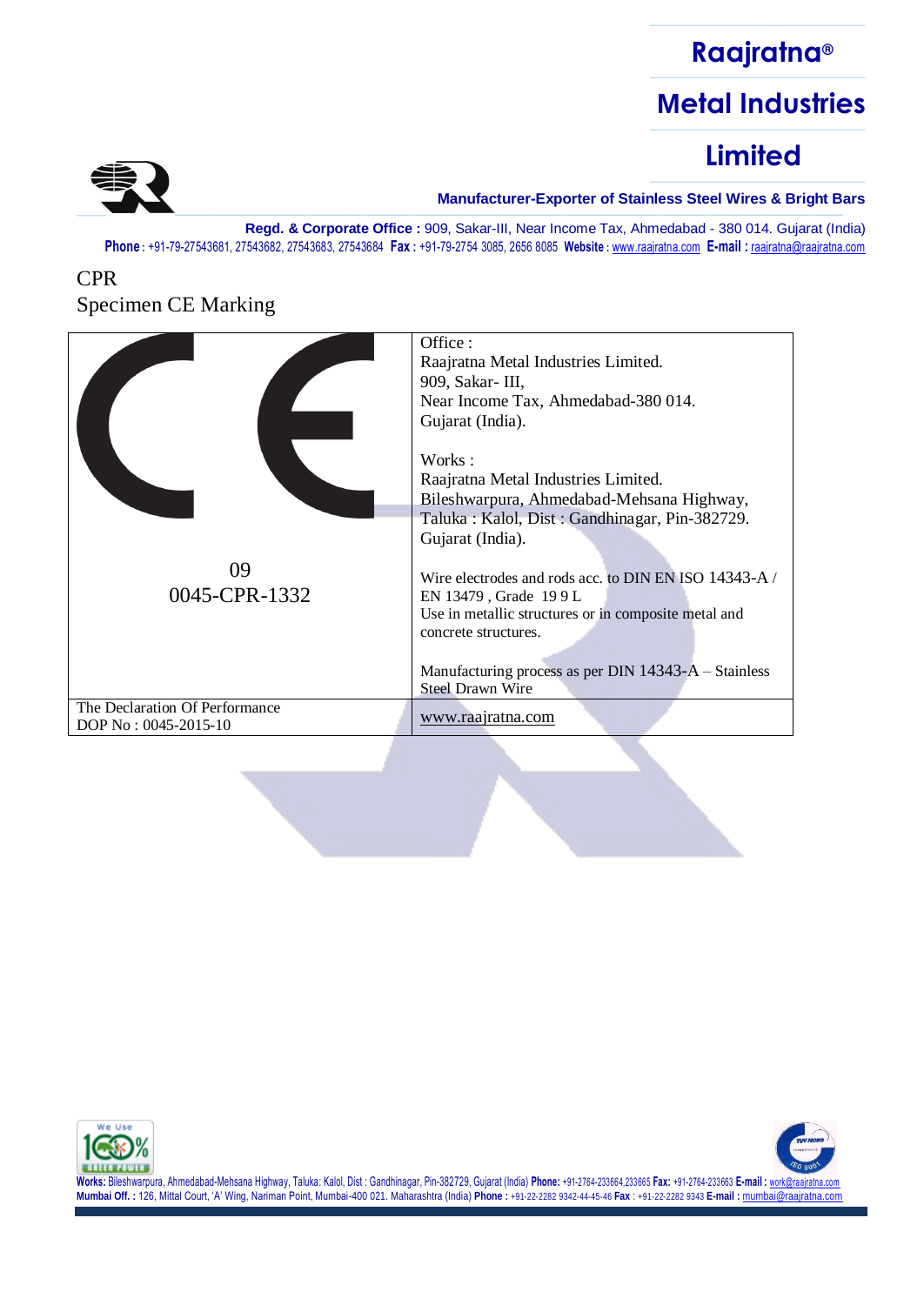

––––––––––––––––––––––––– **Manufacturer-Exporter of Stainless Steel Wires & Bright Bars**

**Regd. & Corporate Office :** 909, Sakar-III, Near Income Tax, Ahmedabad - 380 014. Gujarat (India) **Phone :** +91-79-27543681, 27543682, 27543683, 27543684 **Fax :** +91-79-2754 3085, 2656 8085 **Website :** [www.raajratna.com](http://www.raajratna.com/) **E-mail :** [raajratna@raajratna.com](mailto:raajratna@raajratna.com)

#### CPR

Specimen Declaration of Performance (Part 1)

| <b>According to Annex III Construction Products Regulation (305/2011/EU)</b><br>For the construction product<br><b>Stainless Steel Welding Wire</b><br>1. Unique identification code for product type:<br>RAAJ 309L Tig Wire<br>2. Intended use for construction product :<br>Use in metallic structures or in composite metal and<br>Concrete structures<br>3. Contact address of manufacturer<br>Raajratna Metal Industries Limited. |  |  |
|----------------------------------------------------------------------------------------------------------------------------------------------------------------------------------------------------------------------------------------------------------------------------------------------------------------------------------------------------------------------------------------------------------------------------------------|--|--|
|                                                                                                                                                                                                                                                                                                                                                                                                                                        |  |  |
|                                                                                                                                                                                                                                                                                                                                                                                                                                        |  |  |
|                                                                                                                                                                                                                                                                                                                                                                                                                                        |  |  |
|                                                                                                                                                                                                                                                                                                                                                                                                                                        |  |  |
|                                                                                                                                                                                                                                                                                                                                                                                                                                        |  |  |
|                                                                                                                                                                                                                                                                                                                                                                                                                                        |  |  |
| 909, Sakar- III,                                                                                                                                                                                                                                                                                                                                                                                                                       |  |  |
| Near Income Tax, Ahmedabad-380 014.                                                                                                                                                                                                                                                                                                                                                                                                    |  |  |
| Gujarat (India).                                                                                                                                                                                                                                                                                                                                                                                                                       |  |  |
| Erre Inox srl a socio unico<br>4. Contact address of authorized representative                                                                                                                                                                                                                                                                                                                                                         |  |  |
| Via alla cascata 15                                                                                                                                                                                                                                                                                                                                                                                                                    |  |  |
| Zip code 23801                                                                                                                                                                                                                                                                                                                                                                                                                         |  |  |
| Calolziocorte (LC)                                                                                                                                                                                                                                                                                                                                                                                                                     |  |  |
| Italy                                                                                                                                                                                                                                                                                                                                                                                                                                  |  |  |
| Mr. Michele Malison                                                                                                                                                                                                                                                                                                                                                                                                                    |  |  |
| 5. Assessment system and verification for constancy of<br>Acc. to EN 13479 annex ZA 2.1 system 2+                                                                                                                                                                                                                                                                                                                                      |  |  |
| Performance:                                                                                                                                                                                                                                                                                                                                                                                                                           |  |  |
| TÜV NORD Systems GmbH & Co. KG, Hamburg,<br>6. The notified body:                                                                                                                                                                                                                                                                                                                                                                      |  |  |
| Has conducted the first inspection and continuous                                                                                                                                                                                                                                                                                                                                                                                      |  |  |
| Surveillance according to the system :<br>0045-CPR-1332                                                                                                                                                                                                                                                                                                                                                                                |  |  |
| and issued the certificate:                                                                                                                                                                                                                                                                                                                                                                                                            |  |  |
| as a confirmation of conformity for the factory                                                                                                                                                                                                                                                                                                                                                                                        |  |  |
| production control.<br>EN 13479                                                                                                                                                                                                                                                                                                                                                                                                        |  |  |
| Harmonized Standard.                                                                                                                                                                                                                                                                                                                                                                                                                   |  |  |

**A. B. Pagar** General Manager [Q. A. & Production] & MR Ahmedabad



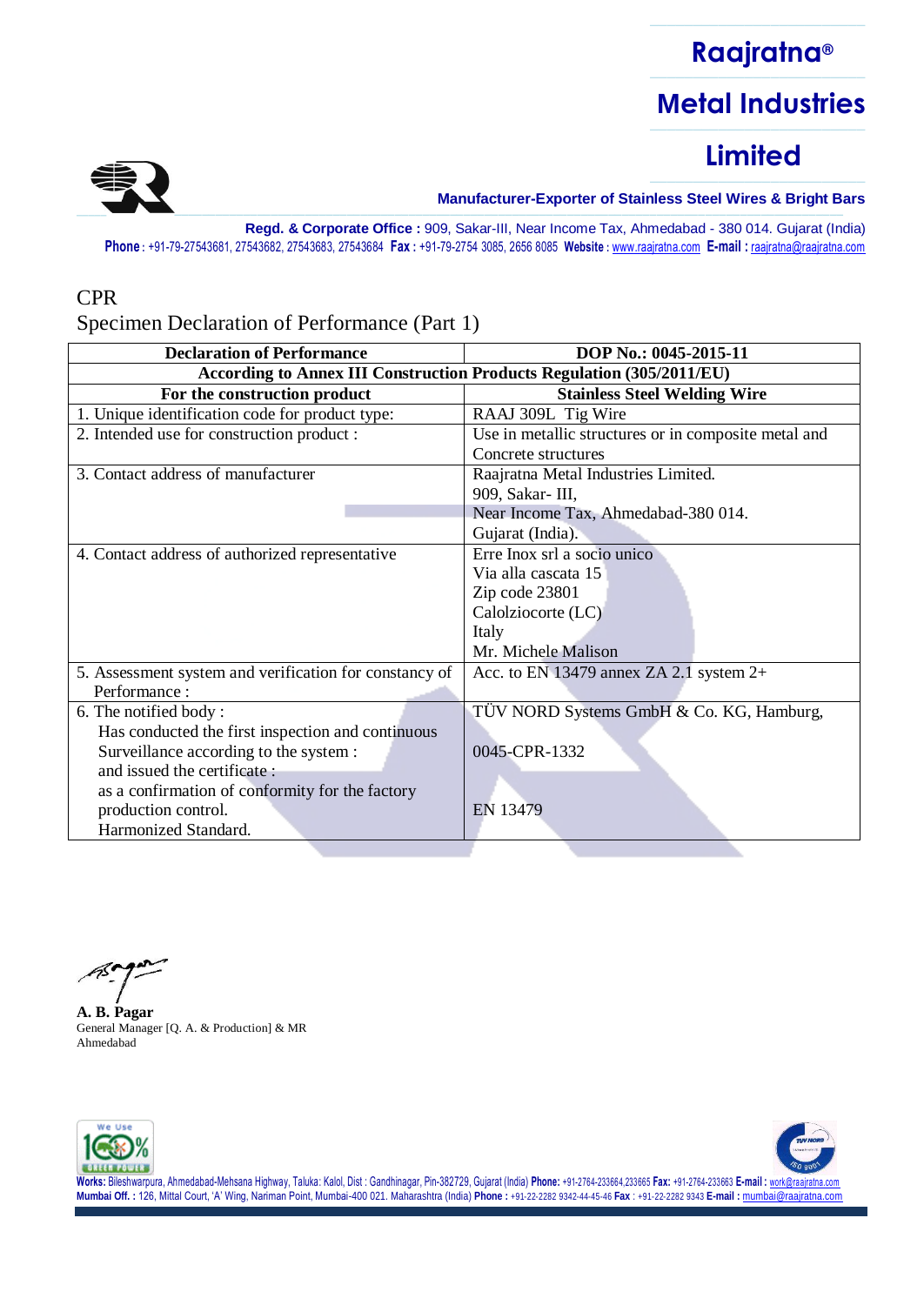

––––––––––––––––––––––––– **Manufacturer-Exporter of Stainless Steel Wires & Bright Bars**

**Regd. & Corporate Office :** 909, Sakar-III, Near Income Tax, Ahmedabad - 380 014. Gujarat (India) **Phone :** +91-79-27543681, 27543682, 27543683, 27543684 **Fax :** +91-79-2754 3085, 2656 8085 **Website :** [www.raajratna.com](http://www.raajratna.com/) **E-mail :** [raajratna@raajratna.com](mailto:raajratna@raajratna.com)

#### CPR

### Specimen Declaration of Performance (Part 2)

| 7. Declared performance :    |                               |  | Chemical & Mechanical Properties as per EN 14343-A |
|------------------------------|-------------------------------|--|----------------------------------------------------|
| 8. Essential characteristics | Performance                   |  | Harmonized technical                               |
|                              |                               |  | Specification                                      |
| Diameter(MM)                 | Tolerance                     |  | EN 13479 / EN ISO 544                              |
| Mechanical properties        | As per EN 14343-A – W 23 12 L |  | EN 14343-A / EN 13479                              |
| Tensile strength Rm          | 510 N/MM <sup>2</sup>         |  |                                                    |
| Yield point ReH              | 320 N/MM <sup>2</sup>         |  |                                                    |
| Elongation at fracture A     | 25 %                          |  |                                                    |
| Notched bar impact work KV   | 32J                           |  | EN 14532-1                                         |
| Durability,                  | <b>PASS</b>                   |  | EN 14343-A / EN 13479                              |
| Dangerous Substance          | <b>PASS</b>                   |  |                                                    |

9. The performance of the product identified in point 1 is in conformity with the declared performance in point 8. This Declaration of performance is issued under the sole responsibility of the manufacturer identified in point 3.

Signed for and on behalf of the manufacturer by :

**A. B. Pagar** General Manager [Q. A. & Production] & MR Ahmedabad



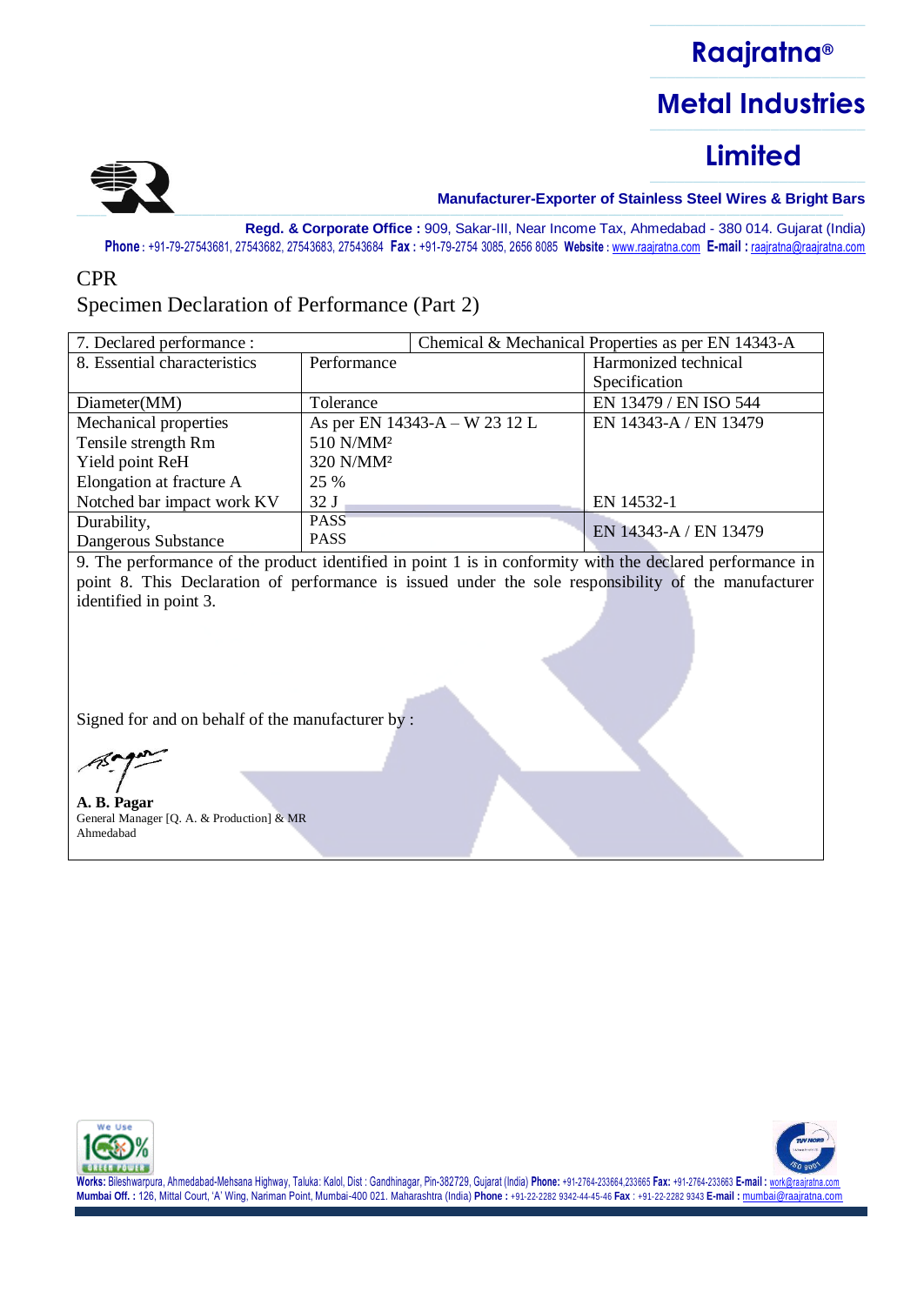### ––––––––––––––––––––––––– **Raajratna®** ––––––––––––––––––––––––– **Metal Industries**  $\frac{1}{\sqrt{2\pi\left(\frac{1}{2}\right)}}$

# **Limited**



––––––––––––––––––––––––– **Manufacturer-Exporter of Stainless Steel Wires & Bright Bars**

**Regd. & Corporate Office :** 909, Sakar-III, Near Income Tax, Ahmedabad - 380 014. Gujarat (India) **Phone :** +91-79-27543681, 27543682, 27543683, 27543684 **Fax :** +91-79-2754 3085, 2656 8085 **Website :** [www.raajratna.com](http://www.raajratna.com/) **E-mail :** [raajratna@raajratna.com](mailto:raajratna@raajratna.com)

### CPR Specimen CE Marking

|                                                        | Office:<br>Raajratna Metal Industries Limited.<br>909, Sakar- III,<br>Near Income Tax, Ahmedabad-380 014.<br>Gujarat (India).<br>Works:<br>Raajratna Metal Industries Limited.<br>Bileshwarpura, Ahmedabad-Mehsana Highway,<br>Taluka: Kalol, Dist: Gandhinagar, Pin-382729.<br>Gujarat (India). |
|--------------------------------------------------------|--------------------------------------------------------------------------------------------------------------------------------------------------------------------------------------------------------------------------------------------------------------------------------------------------|
| 09<br>0045-CPR-1332                                    | Wire electrodes and rods acc. to DIN EN ISO 14343-A/<br>EN 13479, Grade 23 12 L<br>Use in metallic structures or in composite metal and<br>concrete structures.<br>Manufacturing process as per DIN 14343-A – Stainless<br>Steel Drawn Wire                                                      |
| The Declaration Of Performance<br>DOP No: 0045-2015-11 | www.raajratna.com                                                                                                                                                                                                                                                                                |



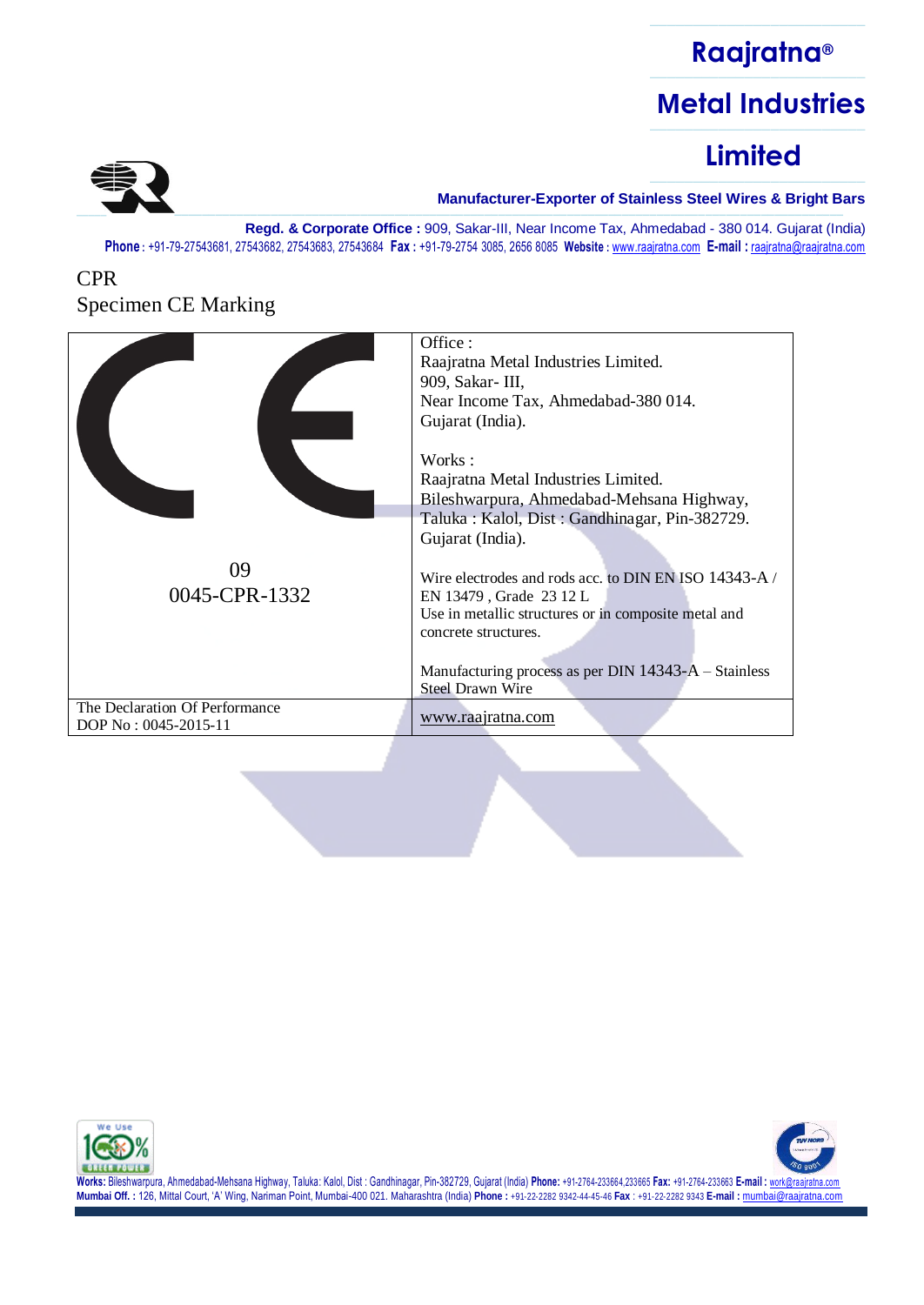

––––––––––––––––––––––––– **Manufacturer-Exporter of Stainless Steel Wires & Bright Bars**

**Regd. & Corporate Office :** 909, Sakar-III, Near Income Tax, Ahmedabad - 380 014. Gujarat (India) **Phone :** +91-79-27543681, 27543682, 27543683, 27543684 **Fax :** +91-79-2754 3085, 2656 8085 **Website :** [www.raajratna.com](http://www.raajratna.com/) **E-mail :** [raajratna@raajratna.com](mailto:raajratna@raajratna.com)

#### CPR

Specimen Declaration of Performance (Part 1)

| According to Annex III Construction Products Regulation (305/2011/EU)<br>For the construction product |                                                      |
|-------------------------------------------------------------------------------------------------------|------------------------------------------------------|
|                                                                                                       |                                                      |
|                                                                                                       | <b>Stainless Steel Welding Wire</b>                  |
| 1. Unique identification code for product type:<br>RAAJ 316L Tig Wire                                 |                                                      |
| 2. Intended use for construction product :                                                            | Use in metallic structures or in composite metal and |
| Concrete structures                                                                                   |                                                      |
| 3. Contact address of manufacturer                                                                    | Raajratna Metal Industries Limited.                  |
| 909, Sakar- III,                                                                                      |                                                      |
|                                                                                                       | Near Income Tax, Ahmedabad-380 014.                  |
| Gujarat (India).                                                                                      |                                                      |
| Erre Inox srl a socio unico<br>4. Contact address of authorized representative                        |                                                      |
| Via alla cascata 15                                                                                   |                                                      |
| Zip code 23801                                                                                        |                                                      |
| Calolziocorte (LC)                                                                                    |                                                      |
| Italy                                                                                                 |                                                      |
| Mr. Michele Malison                                                                                   |                                                      |
| 5. Assessment system and verification for constancy of                                                | Acc. to EN 13479 annex ZA 2.1 system $2+$            |
| Performance:                                                                                          |                                                      |
| 6. The notified body:                                                                                 | TÜV NORD Systems GmbH & Co. KG, Hamburg,             |
| Has conducted the first inspection and continuous                                                     |                                                      |
| Surveillance according to the system :<br>0045-CPR-1332                                               |                                                      |
| and issued the certificate:                                                                           |                                                      |
| as a confirmation of conformity for the factory                                                       |                                                      |
| production control.<br>EN 13479                                                                       |                                                      |
| Harmonized Standard.                                                                                  |                                                      |

**A. B. Pagar** General Manager [Q. A. & Production] & MR Ahmedabad



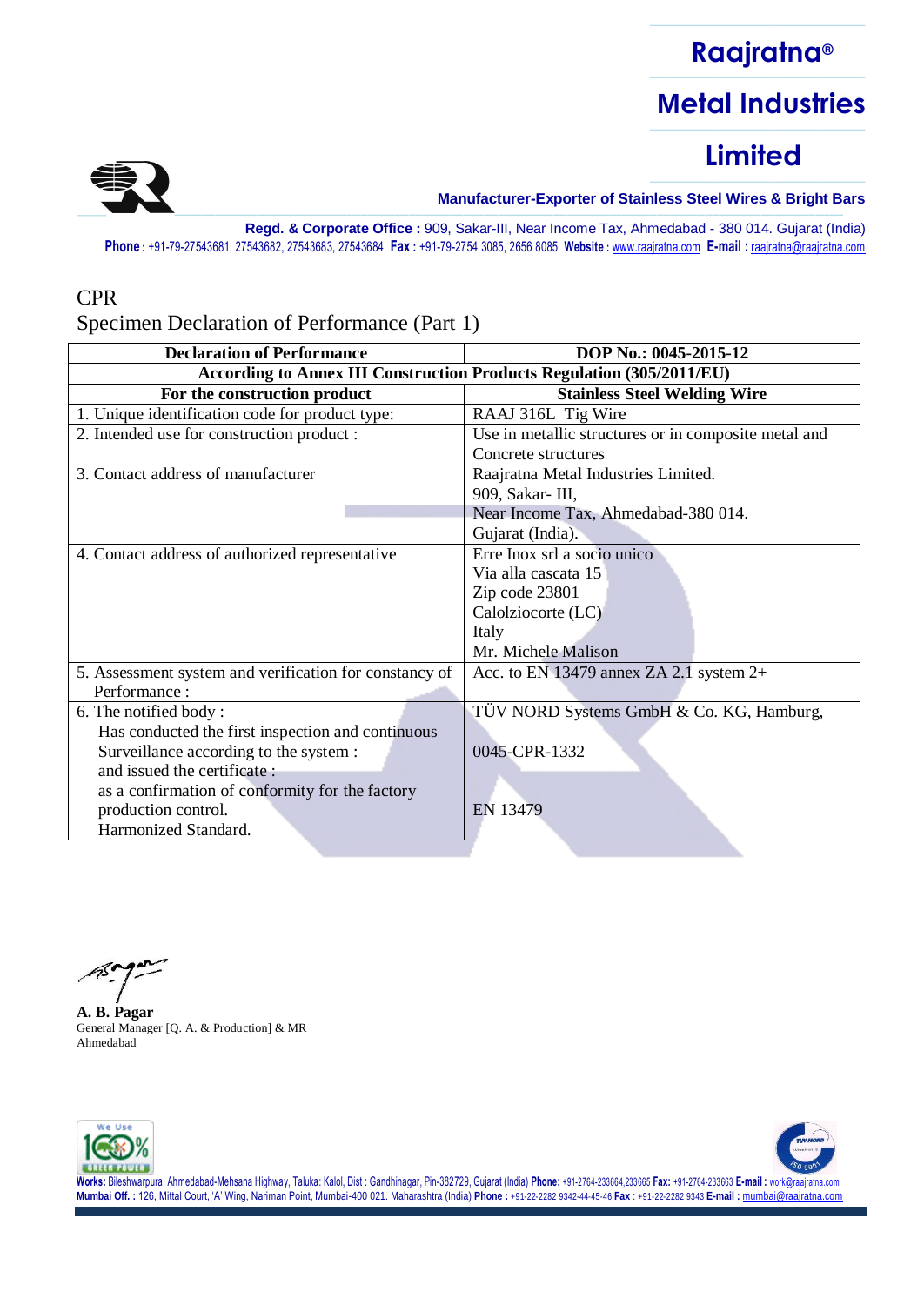

––––––––––––––––––––––––– **Manufacturer-Exporter of Stainless Steel Wires & Bright Bars**

**Regd. & Corporate Office :** 909, Sakar-III, Near Income Tax, Ahmedabad - 380 014. Gujarat (India) **Phone :** +91-79-27543681, 27543682, 27543683, 27543684 **Fax :** +91-79-2754 3085, 2656 8085 **Website :** [www.raajratna.com](http://www.raajratna.com/) **E-mail :** [raajratna@raajratna.com](mailto:raajratna@raajratna.com)

#### CPR

### Specimen Declaration of Performance (Part 2)

| 7. Declared performance :    |                                 |  | Chemical & Mechanical Properties as per EN 14343-A |
|------------------------------|---------------------------------|--|----------------------------------------------------|
| 8. Essential characteristics | Performance                     |  | Harmonized technical                               |
|                              |                                 |  | Specification                                      |
| Diameter(MM)                 | Tolerance                       |  | EN 13479 / EN ISO 544                              |
| Mechanical properties        | As per EN 14343-A – W 19 12 3 L |  | EN 14343-A / EN 13479                              |
| Tensile strength Rm          | 510 N/MM <sup>2</sup>           |  |                                                    |
| Yield point ReH              | 320 N/MM <sup>2</sup>           |  |                                                    |
| Elongation at fracture A     | 25 %                            |  |                                                    |
| Notched bar impact work KV   | 32 <sub>J</sub>                 |  | EN 14532-1                                         |
| Durability,                  | <b>PASS</b>                     |  | EN 14343-A / EN 13479                              |
| Dangerous Substance          | <b>PASS</b>                     |  |                                                    |

9. The performance of the product identified in point 1 is in conformity with the declared performance in point 8. This Declaration of performance is issued under the sole responsibility of the manufacturer identified in point 3.

Signed for and on behalf of the manufacturer by :

**A. B. Pagar** General Manager [Q. A. & Production] & MR Ahmedabad



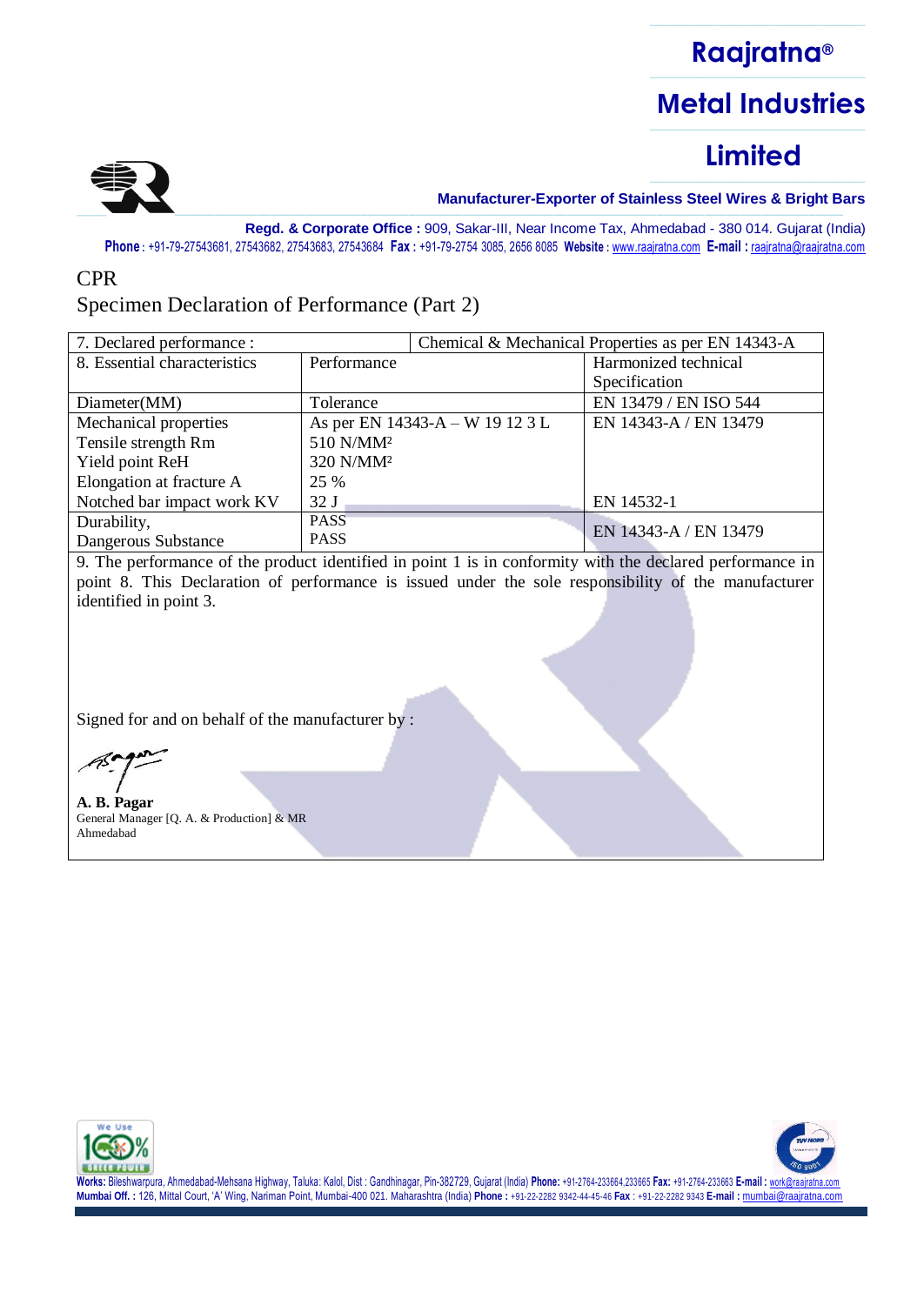### ––––––––––––––––––––––––– **Raajratna®** ––––––––––––––––––––––––– **Metal Industries** –––––––––––––––––––––––––

# **Limited**



––––––––––––––––––––––––– **Manufacturer-Exporter of Stainless Steel Wires & Bright Bars**

**Regd. & Corporate Office :** 909, Sakar-III, Near Income Tax, Ahmedabad - 380 014. Gujarat (India) **Phone :** +91-79-27543681, 27543682, 27543683, 27543684 **Fax :** +91-79-2754 3085, 2656 8085 **Website :** [www.raajratna.com](http://www.raajratna.com/) **E-mail :** [raajratna@raajratna.com](mailto:raajratna@raajratna.com)

### CPR Specimen CE Marking

|                                                        | Office:<br>Raajratna Metal Industries Limited.<br>909, Sakar- III,<br>Near Income Tax, Ahmedabad-380 014.<br>Gujarat (India).                                                                                                                                                                                                                                                                                          |
|--------------------------------------------------------|------------------------------------------------------------------------------------------------------------------------------------------------------------------------------------------------------------------------------------------------------------------------------------------------------------------------------------------------------------------------------------------------------------------------|
| 09<br>0045-CPR-1332                                    | Works:<br>Raajratna Metal Industries Limited.<br>Bileshwarpura, Ahmedabad-Mehsana Highway,<br>Taluka: Kalol, Dist: Gandhinagar, Pin-382729.<br>Gujarat (India).<br>Wire electrodes and rods acc. to DIN EN ISO 14343-A/<br>EN 13479, Grade 19123L<br>Use in metallic structures or in composite metal and<br>concrete structures.<br>Manufacturing process as per DIN $14343-A$ – Stainless<br><b>Steel Drawn Wire</b> |
| The Declaration Of Performance<br>DOP No: 0045-2015-12 | www.raajratna.com                                                                                                                                                                                                                                                                                                                                                                                                      |



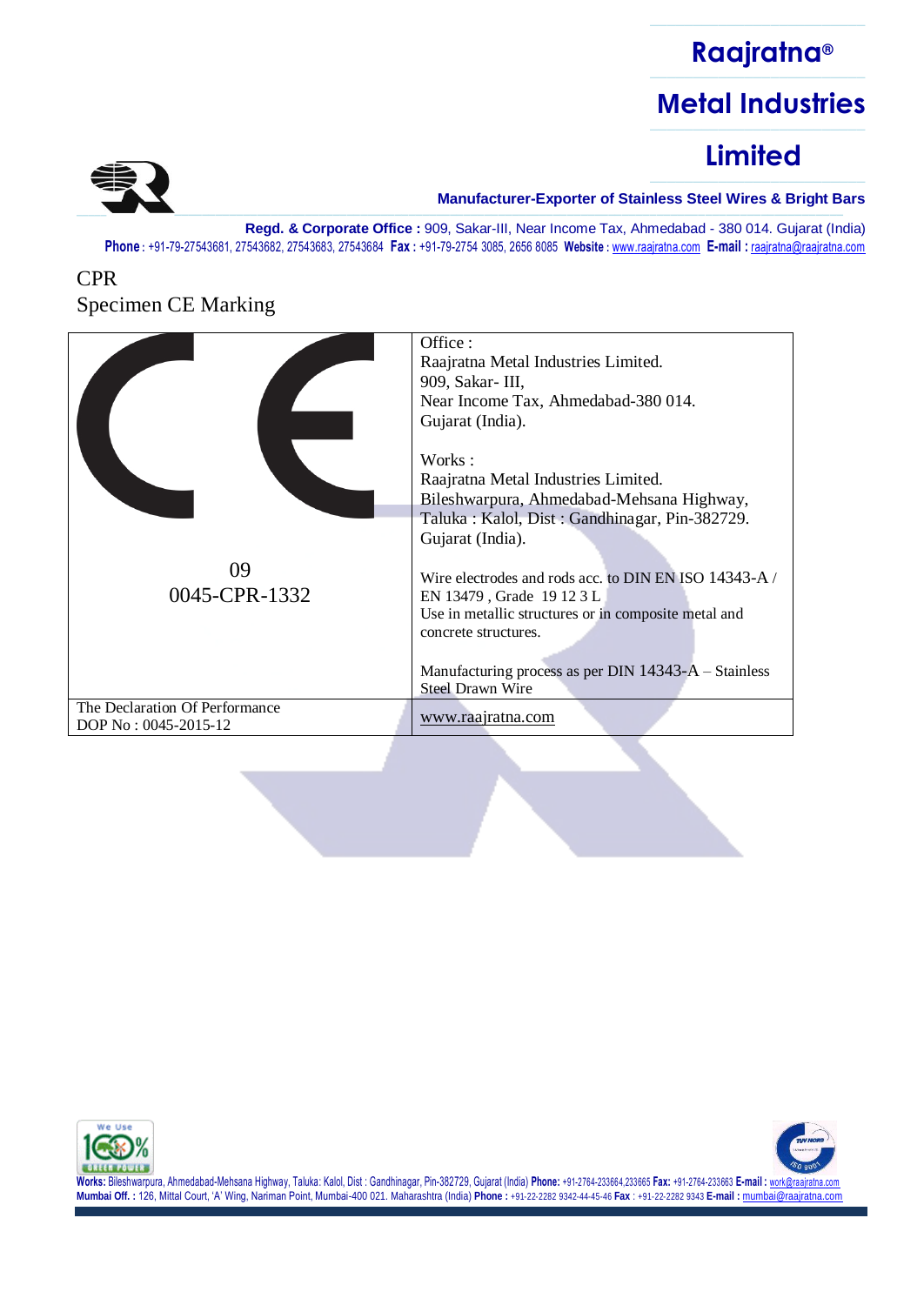

––––––––––––––––––––––––– **Manufacturer-Exporter of Stainless Steel Wires & Bright Bars**

**Regd. & Corporate Office :** 909, Sakar-III, Near Income Tax, Ahmedabad - 380 014. Gujarat (India) **Phone :** +91-79-27543681, 27543682, 27543683, 27543684 **Fax :** +91-79-2754 3085, 2656 8085 **Website :** [www.raajratna.com](http://www.raajratna.com/) **E-mail :** [raajratna@raajratna.com](mailto:raajratna@raajratna.com)

#### CPR

Specimen Declaration of Performance (Part 1)

| <b>Declaration of Performance</b>                                     | DOP No.: 0045-2015-13                                |
|-----------------------------------------------------------------------|------------------------------------------------------|
| According to Annex III Construction Products Regulation (305/2011/EU) |                                                      |
| For the construction product                                          | <b>Stainless Steel Welding Wire</b>                  |
| 1. Unique identification code for product type:                       | RAAJ 318Si Tig Wire                                  |
| 2. Intended use for construction product :                            | Use in metallic structures or in composite metal and |
|                                                                       | Concrete structures                                  |
| 3. Contact address of manufacturer                                    | Raajratna Metal Industries Limited.                  |
|                                                                       | 909, Sakar- III,                                     |
|                                                                       | Near Income Tax, Ahmedabad-380 014.                  |
|                                                                       | Gujarat (India).                                     |
| 4. Contact address of authorized representative                       | Erre Inox srl a socio unico                          |
|                                                                       | Via alla cascata 15                                  |
|                                                                       | Zip code 23801                                       |
|                                                                       | Calolziocorte (LC)                                   |
|                                                                       | Italy                                                |
|                                                                       | Mr. Michele Malison                                  |
| 5. Assessment system and verification for constancy of                | Acc. to EN 13479 annex ZA 2.1 system $2+$            |
| Performance:                                                          |                                                      |
| 6. The notified body:                                                 | TÜV NORD Systems GmbH & Co. KG, Hamburg,             |
| Has conducted the first inspection and continuous                     |                                                      |
| Surveillance according to the system :                                | 0045-CPR-1332                                        |
| and issued the certificate:                                           |                                                      |
| as a confirmation of conformity for the factory                       |                                                      |
| production control.                                                   | EN 13479                                             |
| Harmonized Standard.                                                  |                                                      |
|                                                                       |                                                      |

**A. B. Pagar** General Manager [Q. A. & Production] & MR Ahmedabad



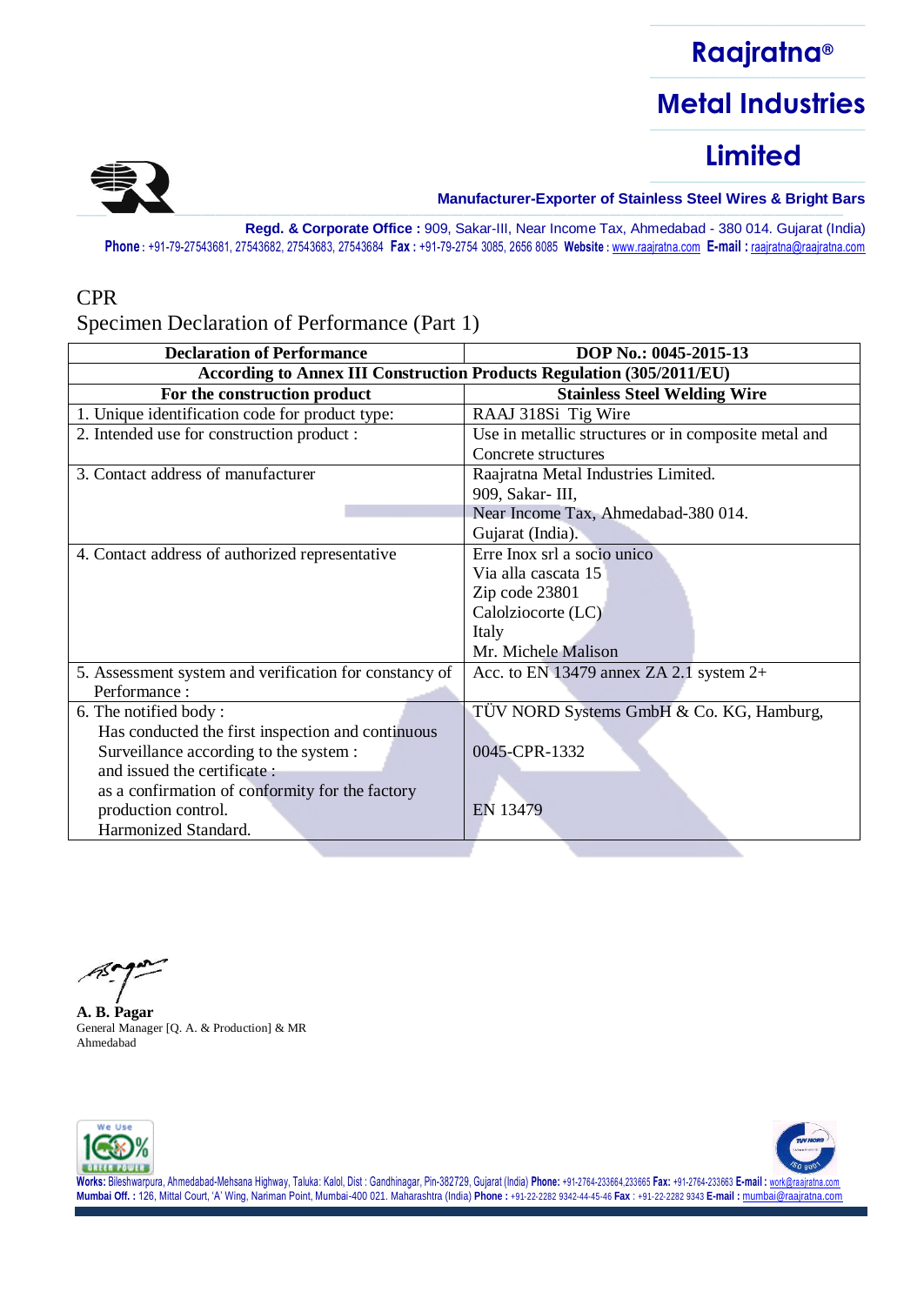

––––––––––––––––––––––––– **Manufacturer-Exporter of Stainless Steel Wires & Bright Bars**

**Regd. & Corporate Office :** 909, Sakar-III, Near Income Tax, Ahmedabad - 380 014. Gujarat (India) **Phone :** +91-79-27543681, 27543682, 27543683, 27543684 **Fax :** +91-79-2754 3085, 2656 8085 **Website :** [www.raajratna.com](http://www.raajratna.com/) **E-mail :** [raajratna@raajratna.com](mailto:raajratna@raajratna.com)

#### CPR

### Specimen Declaration of Performance (Part 2)

| 7. Declared performance :    |                       |                                  | Chemical & Mechanical Properties as per EN 14343-A |
|------------------------------|-----------------------|----------------------------------|----------------------------------------------------|
| 8. Essential characteristics | Performance           |                                  | Harmonized technical                               |
|                              |                       |                                  | Specification                                      |
| Diameter(MM)                 | Tolerance             |                                  | EN 13479 / EN ISO 544                              |
| Mechanical properties        |                       | As per EN 14343-A – W 19 12 3 Nb | EN 14343-A / EN 13479                              |
| Tensile strength Rm          | Si                    |                                  |                                                    |
| Yield point ReH              | 550 N/MM <sup>2</sup> |                                  |                                                    |
| Elongation at fracture A     | 350 N/MM <sup>2</sup> |                                  |                                                    |
| Notched bar impact work KV   | 25 %                  |                                  | EN 14532-1                                         |
|                              | 32J                   |                                  |                                                    |
| Durability,                  | <b>PASS</b>           |                                  |                                                    |
| Dangerous Substance          | <b>PASS</b>           |                                  | EN 14343-A / EN 13479                              |

9. The performance of the product identified in point 1 is in conformity with the declared performance in point 8. This Declaration of performance is issued under the sole responsibility of the manufacturer identified in point 3.

Signed for and on behalf of the manufacturer by :

**A. B. Pagar** General Manager [Q. A. & Production] & MR Ahmedabad





Works: Bileshwarpura, Ahmedabad-Mehsana Highway, Taluka: Kalol, Dist : Gandhinagar, Pin-382729, Gujarat (India) Phone: +91-2764-233664,233665 Fax: +91-2764-233663 E-mail : work@raa Mumbai Off.: 126, Mittal Court, 'A' Wing, Nariman Point, Mumbai-400 021. Maharashtra (India) Phone: +91-22-2282 9342-44-45-46 Fax : +91-22-2282 9343 E-mail : mumbai@raajratha.cor